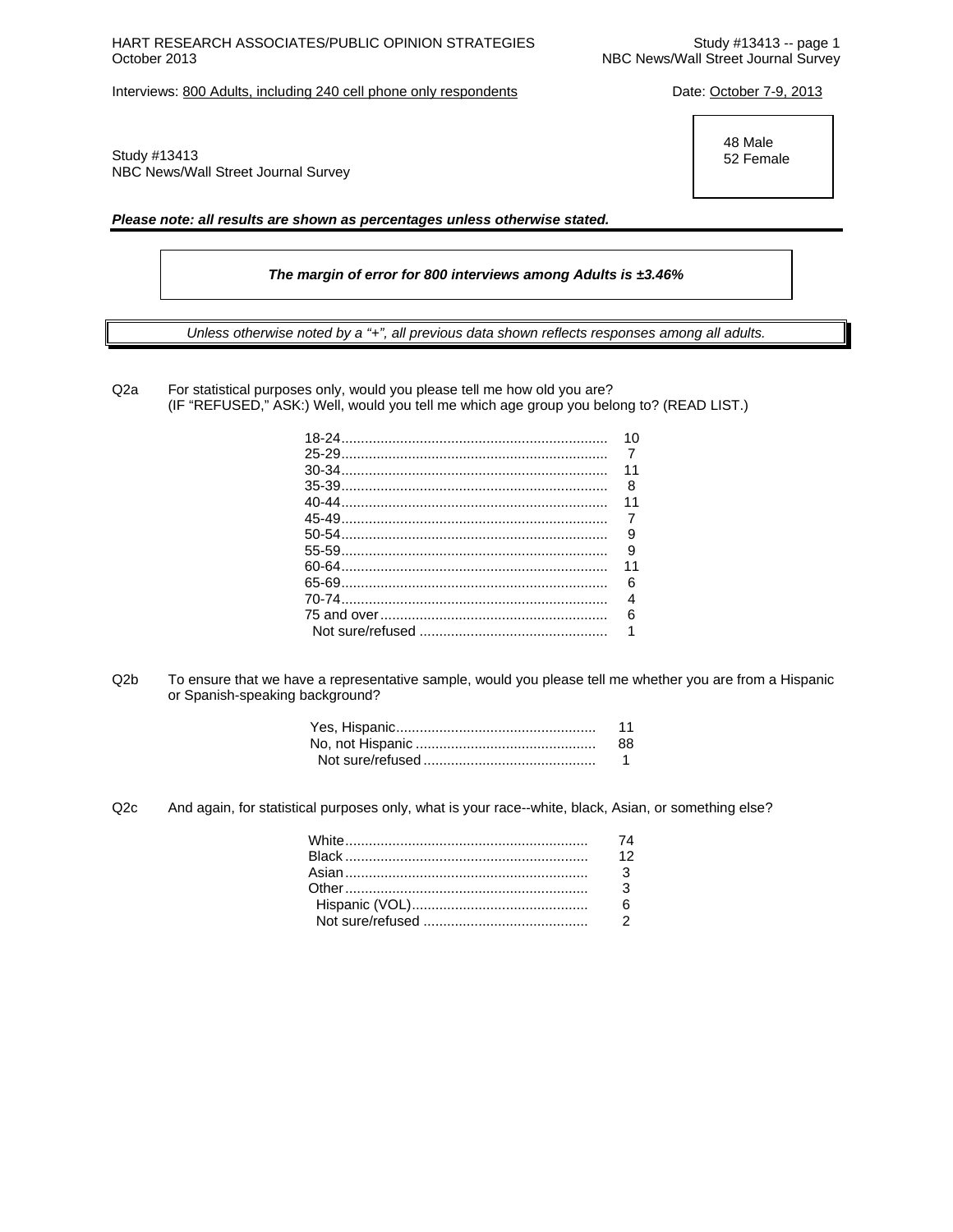Q3 All in all, do you think things in the nation are generally headed in the right direction, or do you feel things are off on the wrong track?

| Headed in the right direction<br>Off on the wrong track<br>Mixed (VOL) | $10/7 -$<br>9/13<br>14<br>78<br>4<br>4                            | 9/13<br>30<br>62<br>5<br>3                                       | 7/13<br>29<br>61<br>6<br>$\overline{4}$                                       | 6/13<br>32<br>59<br>6<br>3                  | 4/13<br>31<br>61<br>5<br>3    | 2/13<br>32<br>59<br>$\,6\,$<br>3        | 1/13<br>35<br>57<br>4<br>$\overline{4}$          | 12/12<br>41<br>53<br>$\sqrt{3}$<br>3             | High<br>9/01<br>72<br>11<br>11<br>6                 | Low<br>$10/17 -$<br>$20/08+$<br>12<br>78<br>$\overline{7}$<br>3 |
|------------------------------------------------------------------------|-------------------------------------------------------------------|------------------------------------------------------------------|-------------------------------------------------------------------------------|---------------------------------------------|-------------------------------|-----------------------------------------|--------------------------------------------------|--------------------------------------------------|-----------------------------------------------------|-----------------------------------------------------------------|
|                                                                        | $10/12+$<br>41<br>53<br>$\overline{\mathbf{4}}$<br>$\overline{2}$ | $9/26 -$<br>$30/12+$<br>40<br>53<br>$\sqrt{5}$<br>$\overline{2}$ | $9/12 -$<br>$16/12+$<br>39<br>55<br>$\overline{\mathbf{4}}$<br>$\overline{2}$ | $8/12+$<br>32<br>61<br>4<br>3               | $7/12+$<br>32<br>60<br>5<br>3 | 6/12<br>31<br>61<br>5<br>3              | 5/12<br>33<br>58<br>5<br>$\overline{\mathbf{4}}$ | 4/12<br>33<br>59<br>6<br>$\overline{2}$          | 3/12<br>33<br>58<br>5<br>$\overline{4}$             | 1/12<br>30<br>61<br>5<br>$\overline{\mathbf{4}}$                |
|                                                                        | 12/11<br>22<br>69<br>$\,6\,$<br>3                                 | 11/11<br>19<br>73<br>5<br>3                                      | 10/11<br>17<br>74<br>5<br>$\overline{4}$                                      | 8/11<br>19<br>73<br>5<br>3                  | 7/11<br>25<br>67<br>5<br>3    | 6/11<br>29<br>62<br>6<br>3              | 5/11<br>36<br>50<br>10<br>4                      | 4/11<br>28<br>63<br>$\,6\,$<br>3                 | 2/11<br>31<br>60<br>6<br>3                          | 1/11<br>35<br>56<br>5<br>4                                      |
|                                                                        | 12/10<br>28<br>63<br>6<br>3                                       | 11/10<br>32<br>58<br>6<br>$\overline{4}$                         | $10/28 -$<br>$30/10+$<br>31<br>60<br>5<br>$\overline{4}$                      | $10/14 -$<br>$18/10+$<br>32<br>59<br>6<br>3 | 9/10<br>32<br>59<br>5<br>4    | $8/26 -$<br>30/10<br>30<br>61<br>6<br>3 | $8/5 -$<br>9/10<br>32<br>58<br>6<br>4            | 6/10<br>29<br>62<br>5<br>$\overline{\mathbf{4}}$ | $5/6 -$<br>11/10<br>34<br>56<br>6<br>$\overline{4}$ | 3/10<br>33<br>59<br>5<br>3                                      |
|                                                                        | $1/23 -$<br>25/10<br>32<br>58<br>$\overline{7}$<br>3              | $1/10-$<br>14/10<br>34<br>54<br>10<br>$\overline{c}$             | 12/09<br>33<br>55<br>10<br>$\overline{2}$                                     | 10/09<br>36<br>52<br>9<br>3                 | 9/09<br>39<br>48<br>10<br>3   | 7/09<br>39<br>49<br>9<br>3              | 6/09<br>42<br>46<br>9<br>3                       | 4/09<br>43<br>43<br>10<br>$\overline{4}$         | 2/09<br>41<br>44<br>9<br>6                          | 1/09<br>26<br>59<br>9<br>6                                      |

+ Results shown reflect responses among registered voters.<br><sup>1</sup> The historical trend data for this item does not include every survey in which this item has been asked.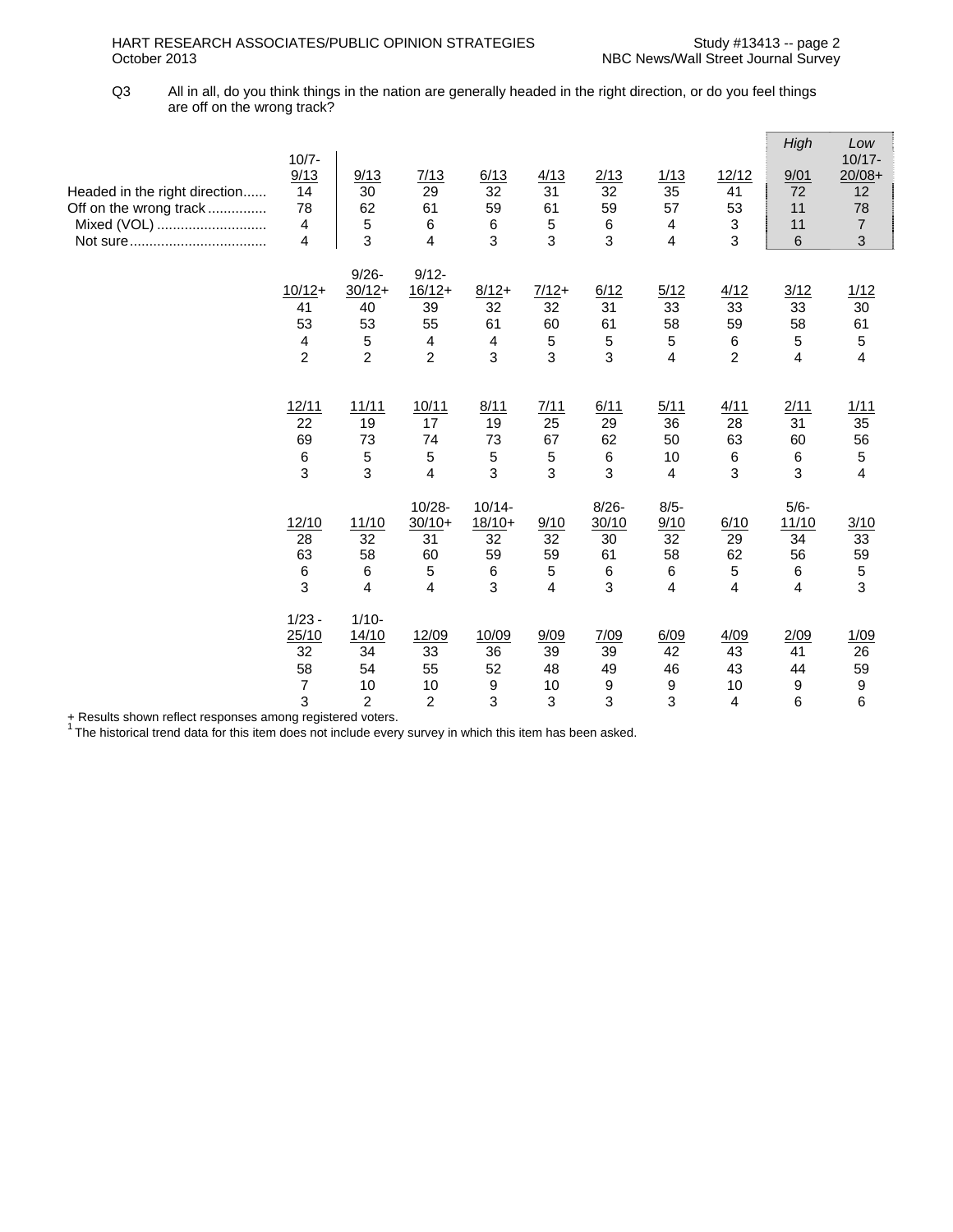## Q4 In general, do you approve or disapprove of the job Barack Obama is doing as president?

|                                   |                                   |                                     |                                   |                                        |                                                    |                          |                                    |                                  |                                    | High                                            | Low                               |
|-----------------------------------|-----------------------------------|-------------------------------------|-----------------------------------|----------------------------------------|----------------------------------------------------|--------------------------|------------------------------------|----------------------------------|------------------------------------|-------------------------------------------------|-----------------------------------|
| Approve<br>Disapprove<br>Not sure | $10/7 -$<br>9/13<br>47<br>48<br>5 | 9/13<br>45<br>50<br>5               | 8/13<br>44<br>48<br>8             | 7/13<br>45<br>50<br>5                  | 6/13<br>48<br>47<br>5                              | 4/13<br>47<br>48<br>5    | 2/13<br>50<br>45<br>5              | 1/13<br>52<br>44<br>4            | 12/12<br>53<br>43<br>4             | 4/09<br>61<br>30<br>$\boldsymbol{9}$            | 11/11<br>44<br>51<br>5            |
|                                   |                                   |                                     | $10/12+$<br>49<br>48<br>3         | $9/26 -$<br>$30/12+$<br>49<br>48<br>3  | $9/12 -$<br>$16/12+$<br>50<br>48<br>$\overline{2}$ | $8/12+$<br>48<br>49<br>3 | $7/12+$<br>49<br>48<br>3           | 6/12<br>47<br>48<br>5            | 5/12<br>48<br>46<br>6              | 4/12<br>49<br>46<br>5                           | 3/12<br>$50\,$<br>45<br>5         |
|                                   |                                   | 1/12<br>48<br>46<br>6               | 12/11<br>46<br>48<br>6            | 11/11<br>44<br>51<br>5                 | 10/11<br>44<br>51<br>5                             | 8/11<br>44<br>51<br>5    | 7/11<br>47<br>48<br>5              | 6/11<br>49<br>46<br>5            | 5/11<br>52<br>41<br>$\overline{7}$ | 4/11<br>49<br>45<br>6                           | 2/11<br>48<br>46<br>6             |
|                                   | 1/11<br>53<br>41<br>6             | 12/10<br>45<br>48<br>$\overline{7}$ | 11/10<br>47<br>47<br>6            | $10/28 -$<br>$30/10+$<br>45<br>50<br>5 | $10/14 -$<br>$18/10+$<br>47<br>49<br>4             | 9/10<br>46<br>49<br>5    | $8/26 -$<br>30/10<br>45<br>49<br>6 | $8/5 -$<br>9/10<br>47<br>48<br>5 | 6/10<br>45<br>48<br>$\overline{7}$ | $5/20 -$<br>23/10<br>48<br>45<br>$\overline{7}$ | $5/6 -$<br>11/10<br>50<br>44<br>6 |
|                                   | 3/10<br>48<br>47<br>5             | $1/23 -$<br>25/10<br>50<br>44<br>6  | $1/10-$<br>14/10<br>48<br>43<br>9 | 12/09<br>47<br>46<br>$\overline{7}$    | 10/09<br>51<br>42<br>$\overline{7}$                | 9/09<br>51<br>41<br>8    | 8/09<br>51<br>40<br>9              | 7/09<br>53<br>40<br>7            | 6/09<br>56<br>34<br>10             | 4/09<br>61<br>30<br>9                           | 2/09<br>60<br>26<br>14            |

+ Results shown reflect responses among registered voters.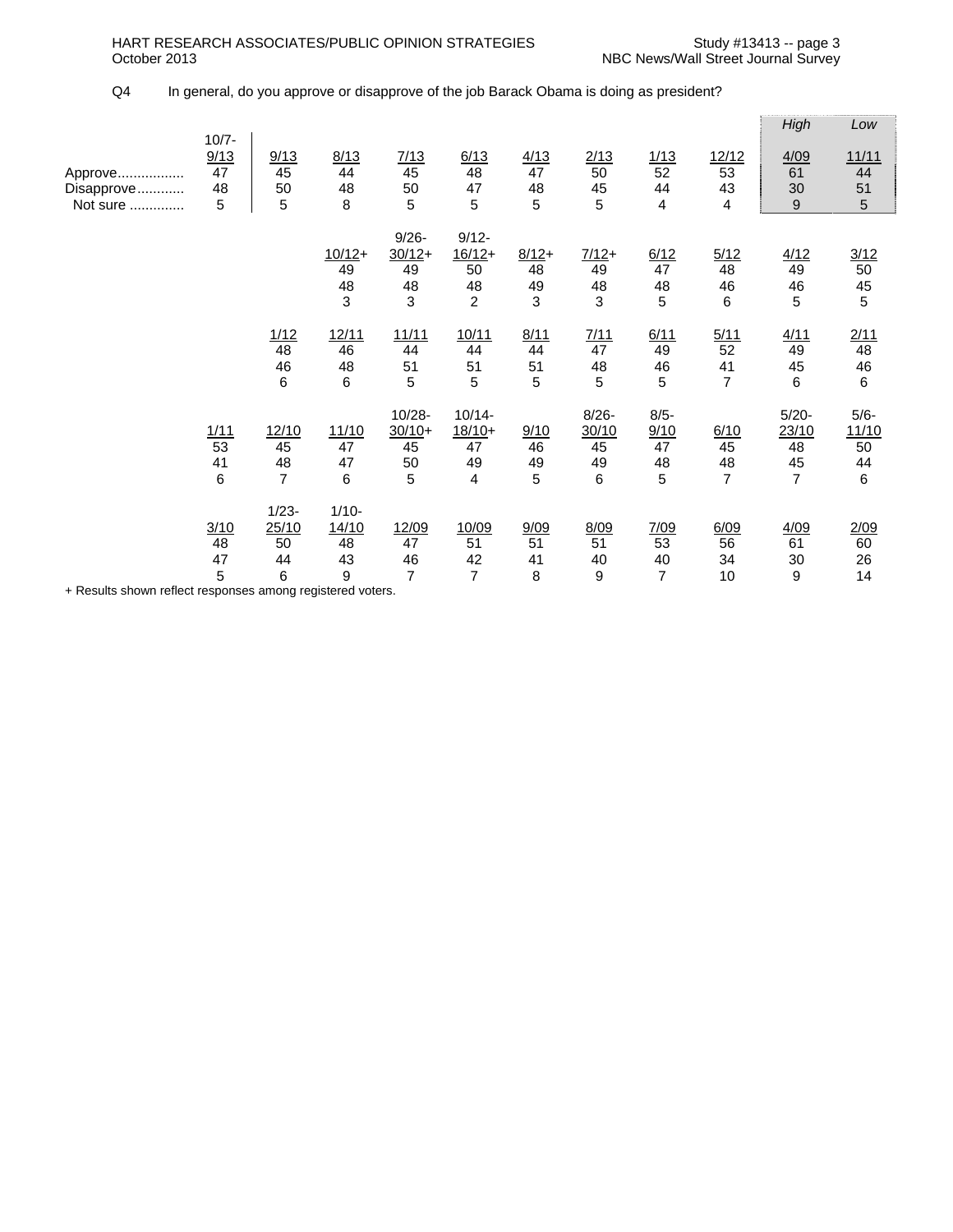Q5 Now I'm going to read you the names of several public figures and groups. I'd like you to rate your feelings toward each one as very positive, somewhat positive, neutral, somewhat negative, or very negative. If you don't know the name, please just say so. (RANDOMIZE EXCEPT BARACK OBAMA)

| Barack Obama<br>October 7-9, 2013<br>21<br>11<br>26<br>11<br>30<br>1<br>25<br>20<br>12<br>16<br>26<br>1<br>September 2013<br>28<br>12<br>26<br>20<br>14<br>May 30-June 2, 2013<br>28<br>19<br>13<br>12<br>28<br>27<br>30<br>17<br>10<br>15<br>1<br>26<br>31<br>11<br>14<br>February 2013<br>18<br>31<br>21<br>11<br>11<br>26<br>January 2013<br>9<br>December 2012<br>37<br>16<br>14<br>24<br>31<br>October 2012+<br>34<br>15<br>8<br>12<br>September 26-30, 2012+<br>37<br>11<br>31<br>15<br>6<br>35<br>13<br>9<br>11<br>31<br>1<br>September 12-16, 2012+<br>31<br>17<br>8<br>13<br>30<br>1<br>August 2012+<br>33<br>8<br>11<br>32<br>16<br>29<br>14<br>11<br>27<br>19<br>32<br>12<br>17<br>10<br>29<br>30<br>18<br>13<br>13<br>26<br>28<br>21<br>12<br>25<br>14<br>25<br>1<br>28<br>22<br>10<br>14<br>January 2012<br>22<br>27<br>December 2011<br>23<br>13<br>15<br>26<br>27<br>November 2011<br>19<br>15<br>13<br>October 2011<br>23<br>23<br>12<br>28<br>14<br>24<br>20<br>12<br>14<br>30<br>27<br>22<br>14<br>13<br>24<br>33<br>21<br>13<br>18<br>1<br>14<br>22<br>23<br>28<br>14<br>13<br>1<br>28<br>21<br>15<br>15<br>20<br>February 2011<br>29<br>23<br>15<br>14<br>18<br>1<br>January 2011<br>December 2010<br>25<br>23<br>24<br>14<br>14<br>November 2010<br>28<br>21<br>12<br>13<br>26<br>12<br>29<br>18<br>15<br>27<br>October 28-30, 2010+<br>9<br>26<br>29<br>19<br>17<br>October 14-18, 2010+<br>29<br>12<br>14<br>27<br>September 2010<br>18<br>27<br>26<br>20<br>12<br>14<br>1<br>August 26-30, 2010<br>27<br>27<br>13<br>14<br>August 5-9, 2010<br>19<br>25<br>27<br>20<br>13<br>15<br>15<br>May 20-23, 2010<br>28<br>19<br>14<br>24<br>1<br>29<br>20<br>12<br>14<br>24<br>May 6-11, 2010<br>31<br>19<br>11<br>24<br>1<br>March 2010<br>14<br>January 23-25, 2010<br>29<br>23<br>20<br>14<br>14<br>15<br>29<br>13<br>22<br>December 2009<br>21<br>21<br>October 2009<br>36<br>20<br>11<br>12<br>September 2009<br>38<br>19<br>18<br>11<br>14<br>37<br>18<br>10<br>14<br>20<br>41<br>19<br>11<br>12<br>17<br>45<br>12<br>13<br>19<br>10<br>1<br>February 2009<br>47<br>21<br>12<br>9<br>10<br>1<br>3<br>January 2009<br>43<br>23<br>8<br>17<br>6<br><b>Barack Obama</b><br>High<br>21<br>47<br>12<br>9<br>10<br>$\mathbf{1}$<br><b>Presidential Term Low</b><br>20<br>12<br>24<br>14<br>30<br>All-time Obama Low<br>October 28-30, 2006+<br>14<br>17<br>18<br>5<br>40<br>6 | Very<br>Positive | Somewhat<br>Positive | Neutral | Somewhat<br><b>Negative</b> | Very<br><b>Negative</b> | Don't Know<br>Name/<br>Not Sure |
|-----------------------------------------------------------------------------------------------------------------------------------------------------------------------------------------------------------------------------------------------------------------------------------------------------------------------------------------------------------------------------------------------------------------------------------------------------------------------------------------------------------------------------------------------------------------------------------------------------------------------------------------------------------------------------------------------------------------------------------------------------------------------------------------------------------------------------------------------------------------------------------------------------------------------------------------------------------------------------------------------------------------------------------------------------------------------------------------------------------------------------------------------------------------------------------------------------------------------------------------------------------------------------------------------------------------------------------------------------------------------------------------------------------------------------------------------------------------------------------------------------------------------------------------------------------------------------------------------------------------------------------------------------------------------------------------------------------------------------------------------------------------------------------------------------------------------------------------------------------------------------------------------------------------------------------------------------------------------------------------------------------------------------------------------------------------------------------------------------------------------------------------------------------------------------------------------------------------------------------------------------------------------------------------------------------------------------------------------------------------------------------------------|------------------|----------------------|---------|-----------------------------|-------------------------|---------------------------------|
|                                                                                                                                                                                                                                                                                                                                                                                                                                                                                                                                                                                                                                                                                                                                                                                                                                                                                                                                                                                                                                                                                                                                                                                                                                                                                                                                                                                                                                                                                                                                                                                                                                                                                                                                                                                                                                                                                                                                                                                                                                                                                                                                                                                                                                                                                                                                                                                               |                  |                      |         |                             |                         |                                 |
|                                                                                                                                                                                                                                                                                                                                                                                                                                                                                                                                                                                                                                                                                                                                                                                                                                                                                                                                                                                                                                                                                                                                                                                                                                                                                                                                                                                                                                                                                                                                                                                                                                                                                                                                                                                                                                                                                                                                                                                                                                                                                                                                                                                                                                                                                                                                                                                               |                  |                      |         |                             |                         |                                 |
|                                                                                                                                                                                                                                                                                                                                                                                                                                                                                                                                                                                                                                                                                                                                                                                                                                                                                                                                                                                                                                                                                                                                                                                                                                                                                                                                                                                                                                                                                                                                                                                                                                                                                                                                                                                                                                                                                                                                                                                                                                                                                                                                                                                                                                                                                                                                                                                               |                  |                      |         |                             |                         |                                 |
|                                                                                                                                                                                                                                                                                                                                                                                                                                                                                                                                                                                                                                                                                                                                                                                                                                                                                                                                                                                                                                                                                                                                                                                                                                                                                                                                                                                                                                                                                                                                                                                                                                                                                                                                                                                                                                                                                                                                                                                                                                                                                                                                                                                                                                                                                                                                                                                               |                  |                      |         |                             |                         |                                 |
|                                                                                                                                                                                                                                                                                                                                                                                                                                                                                                                                                                                                                                                                                                                                                                                                                                                                                                                                                                                                                                                                                                                                                                                                                                                                                                                                                                                                                                                                                                                                                                                                                                                                                                                                                                                                                                                                                                                                                                                                                                                                                                                                                                                                                                                                                                                                                                                               |                  |                      |         |                             |                         |                                 |
|                                                                                                                                                                                                                                                                                                                                                                                                                                                                                                                                                                                                                                                                                                                                                                                                                                                                                                                                                                                                                                                                                                                                                                                                                                                                                                                                                                                                                                                                                                                                                                                                                                                                                                                                                                                                                                                                                                                                                                                                                                                                                                                                                                                                                                                                                                                                                                                               |                  |                      |         |                             |                         |                                 |
|                                                                                                                                                                                                                                                                                                                                                                                                                                                                                                                                                                                                                                                                                                                                                                                                                                                                                                                                                                                                                                                                                                                                                                                                                                                                                                                                                                                                                                                                                                                                                                                                                                                                                                                                                                                                                                                                                                                                                                                                                                                                                                                                                                                                                                                                                                                                                                                               |                  |                      |         |                             |                         |                                 |
|                                                                                                                                                                                                                                                                                                                                                                                                                                                                                                                                                                                                                                                                                                                                                                                                                                                                                                                                                                                                                                                                                                                                                                                                                                                                                                                                                                                                                                                                                                                                                                                                                                                                                                                                                                                                                                                                                                                                                                                                                                                                                                                                                                                                                                                                                                                                                                                               |                  |                      |         |                             |                         |                                 |
|                                                                                                                                                                                                                                                                                                                                                                                                                                                                                                                                                                                                                                                                                                                                                                                                                                                                                                                                                                                                                                                                                                                                                                                                                                                                                                                                                                                                                                                                                                                                                                                                                                                                                                                                                                                                                                                                                                                                                                                                                                                                                                                                                                                                                                                                                                                                                                                               |                  |                      |         |                             |                         |                                 |
|                                                                                                                                                                                                                                                                                                                                                                                                                                                                                                                                                                                                                                                                                                                                                                                                                                                                                                                                                                                                                                                                                                                                                                                                                                                                                                                                                                                                                                                                                                                                                                                                                                                                                                                                                                                                                                                                                                                                                                                                                                                                                                                                                                                                                                                                                                                                                                                               |                  |                      |         |                             |                         |                                 |
|                                                                                                                                                                                                                                                                                                                                                                                                                                                                                                                                                                                                                                                                                                                                                                                                                                                                                                                                                                                                                                                                                                                                                                                                                                                                                                                                                                                                                                                                                                                                                                                                                                                                                                                                                                                                                                                                                                                                                                                                                                                                                                                                                                                                                                                                                                                                                                                               |                  |                      |         |                             |                         |                                 |
|                                                                                                                                                                                                                                                                                                                                                                                                                                                                                                                                                                                                                                                                                                                                                                                                                                                                                                                                                                                                                                                                                                                                                                                                                                                                                                                                                                                                                                                                                                                                                                                                                                                                                                                                                                                                                                                                                                                                                                                                                                                                                                                                                                                                                                                                                                                                                                                               |                  |                      |         |                             |                         |                                 |
|                                                                                                                                                                                                                                                                                                                                                                                                                                                                                                                                                                                                                                                                                                                                                                                                                                                                                                                                                                                                                                                                                                                                                                                                                                                                                                                                                                                                                                                                                                                                                                                                                                                                                                                                                                                                                                                                                                                                                                                                                                                                                                                                                                                                                                                                                                                                                                                               |                  |                      |         |                             |                         |                                 |
|                                                                                                                                                                                                                                                                                                                                                                                                                                                                                                                                                                                                                                                                                                                                                                                                                                                                                                                                                                                                                                                                                                                                                                                                                                                                                                                                                                                                                                                                                                                                                                                                                                                                                                                                                                                                                                                                                                                                                                                                                                                                                                                                                                                                                                                                                                                                                                                               |                  |                      |         |                             |                         |                                 |
|                                                                                                                                                                                                                                                                                                                                                                                                                                                                                                                                                                                                                                                                                                                                                                                                                                                                                                                                                                                                                                                                                                                                                                                                                                                                                                                                                                                                                                                                                                                                                                                                                                                                                                                                                                                                                                                                                                                                                                                                                                                                                                                                                                                                                                                                                                                                                                                               |                  |                      |         |                             |                         |                                 |
|                                                                                                                                                                                                                                                                                                                                                                                                                                                                                                                                                                                                                                                                                                                                                                                                                                                                                                                                                                                                                                                                                                                                                                                                                                                                                                                                                                                                                                                                                                                                                                                                                                                                                                                                                                                                                                                                                                                                                                                                                                                                                                                                                                                                                                                                                                                                                                                               |                  |                      |         |                             |                         |                                 |
|                                                                                                                                                                                                                                                                                                                                                                                                                                                                                                                                                                                                                                                                                                                                                                                                                                                                                                                                                                                                                                                                                                                                                                                                                                                                                                                                                                                                                                                                                                                                                                                                                                                                                                                                                                                                                                                                                                                                                                                                                                                                                                                                                                                                                                                                                                                                                                                               |                  |                      |         |                             |                         |                                 |
|                                                                                                                                                                                                                                                                                                                                                                                                                                                                                                                                                                                                                                                                                                                                                                                                                                                                                                                                                                                                                                                                                                                                                                                                                                                                                                                                                                                                                                                                                                                                                                                                                                                                                                                                                                                                                                                                                                                                                                                                                                                                                                                                                                                                                                                                                                                                                                                               |                  |                      |         |                             |                         |                                 |
|                                                                                                                                                                                                                                                                                                                                                                                                                                                                                                                                                                                                                                                                                                                                                                                                                                                                                                                                                                                                                                                                                                                                                                                                                                                                                                                                                                                                                                                                                                                                                                                                                                                                                                                                                                                                                                                                                                                                                                                                                                                                                                                                                                                                                                                                                                                                                                                               |                  |                      |         |                             |                         |                                 |
|                                                                                                                                                                                                                                                                                                                                                                                                                                                                                                                                                                                                                                                                                                                                                                                                                                                                                                                                                                                                                                                                                                                                                                                                                                                                                                                                                                                                                                                                                                                                                                                                                                                                                                                                                                                                                                                                                                                                                                                                                                                                                                                                                                                                                                                                                                                                                                                               |                  |                      |         |                             |                         |                                 |
|                                                                                                                                                                                                                                                                                                                                                                                                                                                                                                                                                                                                                                                                                                                                                                                                                                                                                                                                                                                                                                                                                                                                                                                                                                                                                                                                                                                                                                                                                                                                                                                                                                                                                                                                                                                                                                                                                                                                                                                                                                                                                                                                                                                                                                                                                                                                                                                               |                  |                      |         |                             |                         |                                 |
|                                                                                                                                                                                                                                                                                                                                                                                                                                                                                                                                                                                                                                                                                                                                                                                                                                                                                                                                                                                                                                                                                                                                                                                                                                                                                                                                                                                                                                                                                                                                                                                                                                                                                                                                                                                                                                                                                                                                                                                                                                                                                                                                                                                                                                                                                                                                                                                               |                  |                      |         |                             |                         |                                 |
|                                                                                                                                                                                                                                                                                                                                                                                                                                                                                                                                                                                                                                                                                                                                                                                                                                                                                                                                                                                                                                                                                                                                                                                                                                                                                                                                                                                                                                                                                                                                                                                                                                                                                                                                                                                                                                                                                                                                                                                                                                                                                                                                                                                                                                                                                                                                                                                               |                  |                      |         |                             |                         |                                 |
|                                                                                                                                                                                                                                                                                                                                                                                                                                                                                                                                                                                                                                                                                                                                                                                                                                                                                                                                                                                                                                                                                                                                                                                                                                                                                                                                                                                                                                                                                                                                                                                                                                                                                                                                                                                                                                                                                                                                                                                                                                                                                                                                                                                                                                                                                                                                                                                               |                  |                      |         |                             |                         |                                 |
|                                                                                                                                                                                                                                                                                                                                                                                                                                                                                                                                                                                                                                                                                                                                                                                                                                                                                                                                                                                                                                                                                                                                                                                                                                                                                                                                                                                                                                                                                                                                                                                                                                                                                                                                                                                                                                                                                                                                                                                                                                                                                                                                                                                                                                                                                                                                                                                               |                  |                      |         |                             |                         |                                 |
|                                                                                                                                                                                                                                                                                                                                                                                                                                                                                                                                                                                                                                                                                                                                                                                                                                                                                                                                                                                                                                                                                                                                                                                                                                                                                                                                                                                                                                                                                                                                                                                                                                                                                                                                                                                                                                                                                                                                                                                                                                                                                                                                                                                                                                                                                                                                                                                               |                  |                      |         |                             |                         |                                 |
|                                                                                                                                                                                                                                                                                                                                                                                                                                                                                                                                                                                                                                                                                                                                                                                                                                                                                                                                                                                                                                                                                                                                                                                                                                                                                                                                                                                                                                                                                                                                                                                                                                                                                                                                                                                                                                                                                                                                                                                                                                                                                                                                                                                                                                                                                                                                                                                               |                  |                      |         |                             |                         |                                 |
|                                                                                                                                                                                                                                                                                                                                                                                                                                                                                                                                                                                                                                                                                                                                                                                                                                                                                                                                                                                                                                                                                                                                                                                                                                                                                                                                                                                                                                                                                                                                                                                                                                                                                                                                                                                                                                                                                                                                                                                                                                                                                                                                                                                                                                                                                                                                                                                               |                  |                      |         |                             |                         |                                 |
|                                                                                                                                                                                                                                                                                                                                                                                                                                                                                                                                                                                                                                                                                                                                                                                                                                                                                                                                                                                                                                                                                                                                                                                                                                                                                                                                                                                                                                                                                                                                                                                                                                                                                                                                                                                                                                                                                                                                                                                                                                                                                                                                                                                                                                                                                                                                                                                               |                  |                      |         |                             |                         |                                 |
|                                                                                                                                                                                                                                                                                                                                                                                                                                                                                                                                                                                                                                                                                                                                                                                                                                                                                                                                                                                                                                                                                                                                                                                                                                                                                                                                                                                                                                                                                                                                                                                                                                                                                                                                                                                                                                                                                                                                                                                                                                                                                                                                                                                                                                                                                                                                                                                               |                  |                      |         |                             |                         |                                 |
|                                                                                                                                                                                                                                                                                                                                                                                                                                                                                                                                                                                                                                                                                                                                                                                                                                                                                                                                                                                                                                                                                                                                                                                                                                                                                                                                                                                                                                                                                                                                                                                                                                                                                                                                                                                                                                                                                                                                                                                                                                                                                                                                                                                                                                                                                                                                                                                               |                  |                      |         |                             |                         |                                 |
|                                                                                                                                                                                                                                                                                                                                                                                                                                                                                                                                                                                                                                                                                                                                                                                                                                                                                                                                                                                                                                                                                                                                                                                                                                                                                                                                                                                                                                                                                                                                                                                                                                                                                                                                                                                                                                                                                                                                                                                                                                                                                                                                                                                                                                                                                                                                                                                               |                  |                      |         |                             |                         |                                 |
|                                                                                                                                                                                                                                                                                                                                                                                                                                                                                                                                                                                                                                                                                                                                                                                                                                                                                                                                                                                                                                                                                                                                                                                                                                                                                                                                                                                                                                                                                                                                                                                                                                                                                                                                                                                                                                                                                                                                                                                                                                                                                                                                                                                                                                                                                                                                                                                               |                  |                      |         |                             |                         |                                 |
|                                                                                                                                                                                                                                                                                                                                                                                                                                                                                                                                                                                                                                                                                                                                                                                                                                                                                                                                                                                                                                                                                                                                                                                                                                                                                                                                                                                                                                                                                                                                                                                                                                                                                                                                                                                                                                                                                                                                                                                                                                                                                                                                                                                                                                                                                                                                                                                               |                  |                      |         |                             |                         |                                 |
|                                                                                                                                                                                                                                                                                                                                                                                                                                                                                                                                                                                                                                                                                                                                                                                                                                                                                                                                                                                                                                                                                                                                                                                                                                                                                                                                                                                                                                                                                                                                                                                                                                                                                                                                                                                                                                                                                                                                                                                                                                                                                                                                                                                                                                                                                                                                                                                               |                  |                      |         |                             |                         |                                 |
|                                                                                                                                                                                                                                                                                                                                                                                                                                                                                                                                                                                                                                                                                                                                                                                                                                                                                                                                                                                                                                                                                                                                                                                                                                                                                                                                                                                                                                                                                                                                                                                                                                                                                                                                                                                                                                                                                                                                                                                                                                                                                                                                                                                                                                                                                                                                                                                               |                  |                      |         |                             |                         |                                 |
|                                                                                                                                                                                                                                                                                                                                                                                                                                                                                                                                                                                                                                                                                                                                                                                                                                                                                                                                                                                                                                                                                                                                                                                                                                                                                                                                                                                                                                                                                                                                                                                                                                                                                                                                                                                                                                                                                                                                                                                                                                                                                                                                                                                                                                                                                                                                                                                               |                  |                      |         |                             |                         |                                 |
|                                                                                                                                                                                                                                                                                                                                                                                                                                                                                                                                                                                                                                                                                                                                                                                                                                                                                                                                                                                                                                                                                                                                                                                                                                                                                                                                                                                                                                                                                                                                                                                                                                                                                                                                                                                                                                                                                                                                                                                                                                                                                                                                                                                                                                                                                                                                                                                               |                  |                      |         |                             |                         |                                 |
|                                                                                                                                                                                                                                                                                                                                                                                                                                                                                                                                                                                                                                                                                                                                                                                                                                                                                                                                                                                                                                                                                                                                                                                                                                                                                                                                                                                                                                                                                                                                                                                                                                                                                                                                                                                                                                                                                                                                                                                                                                                                                                                                                                                                                                                                                                                                                                                               |                  |                      |         |                             |                         |                                 |
|                                                                                                                                                                                                                                                                                                                                                                                                                                                                                                                                                                                                                                                                                                                                                                                                                                                                                                                                                                                                                                                                                                                                                                                                                                                                                                                                                                                                                                                                                                                                                                                                                                                                                                                                                                                                                                                                                                                                                                                                                                                                                                                                                                                                                                                                                                                                                                                               |                  |                      |         |                             |                         |                                 |
|                                                                                                                                                                                                                                                                                                                                                                                                                                                                                                                                                                                                                                                                                                                                                                                                                                                                                                                                                                                                                                                                                                                                                                                                                                                                                                                                                                                                                                                                                                                                                                                                                                                                                                                                                                                                                                                                                                                                                                                                                                                                                                                                                                                                                                                                                                                                                                                               |                  |                      |         |                             |                         |                                 |
|                                                                                                                                                                                                                                                                                                                                                                                                                                                                                                                                                                                                                                                                                                                                                                                                                                                                                                                                                                                                                                                                                                                                                                                                                                                                                                                                                                                                                                                                                                                                                                                                                                                                                                                                                                                                                                                                                                                                                                                                                                                                                                                                                                                                                                                                                                                                                                                               |                  |                      |         |                             |                         |                                 |
|                                                                                                                                                                                                                                                                                                                                                                                                                                                                                                                                                                                                                                                                                                                                                                                                                                                                                                                                                                                                                                                                                                                                                                                                                                                                                                                                                                                                                                                                                                                                                                                                                                                                                                                                                                                                                                                                                                                                                                                                                                                                                                                                                                                                                                                                                                                                                                                               |                  |                      |         |                             |                         |                                 |
|                                                                                                                                                                                                                                                                                                                                                                                                                                                                                                                                                                                                                                                                                                                                                                                                                                                                                                                                                                                                                                                                                                                                                                                                                                                                                                                                                                                                                                                                                                                                                                                                                                                                                                                                                                                                                                                                                                                                                                                                                                                                                                                                                                                                                                                                                                                                                                                               |                  |                      |         |                             |                         |                                 |
|                                                                                                                                                                                                                                                                                                                                                                                                                                                                                                                                                                                                                                                                                                                                                                                                                                                                                                                                                                                                                                                                                                                                                                                                                                                                                                                                                                                                                                                                                                                                                                                                                                                                                                                                                                                                                                                                                                                                                                                                                                                                                                                                                                                                                                                                                                                                                                                               |                  |                      |         |                             |                         |                                 |
|                                                                                                                                                                                                                                                                                                                                                                                                                                                                                                                                                                                                                                                                                                                                                                                                                                                                                                                                                                                                                                                                                                                                                                                                                                                                                                                                                                                                                                                                                                                                                                                                                                                                                                                                                                                                                                                                                                                                                                                                                                                                                                                                                                                                                                                                                                                                                                                               |                  |                      |         |                             |                         |                                 |
|                                                                                                                                                                                                                                                                                                                                                                                                                                                                                                                                                                                                                                                                                                                                                                                                                                                                                                                                                                                                                                                                                                                                                                                                                                                                                                                                                                                                                                                                                                                                                                                                                                                                                                                                                                                                                                                                                                                                                                                                                                                                                                                                                                                                                                                                                                                                                                                               |                  |                      |         |                             |                         |                                 |
|                                                                                                                                                                                                                                                                                                                                                                                                                                                                                                                                                                                                                                                                                                                                                                                                                                                                                                                                                                                                                                                                                                                                                                                                                                                                                                                                                                                                                                                                                                                                                                                                                                                                                                                                                                                                                                                                                                                                                                                                                                                                                                                                                                                                                                                                                                                                                                                               |                  |                      |         |                             |                         |                                 |
|                                                                                                                                                                                                                                                                                                                                                                                                                                                                                                                                                                                                                                                                                                                                                                                                                                                                                                                                                                                                                                                                                                                                                                                                                                                                                                                                                                                                                                                                                                                                                                                                                                                                                                                                                                                                                                                                                                                                                                                                                                                                                                                                                                                                                                                                                                                                                                                               |                  |                      |         |                             |                         |                                 |
|                                                                                                                                                                                                                                                                                                                                                                                                                                                                                                                                                                                                                                                                                                                                                                                                                                                                                                                                                                                                                                                                                                                                                                                                                                                                                                                                                                                                                                                                                                                                                                                                                                                                                                                                                                                                                                                                                                                                                                                                                                                                                                                                                                                                                                                                                                                                                                                               |                  |                      |         |                             |                         |                                 |
|                                                                                                                                                                                                                                                                                                                                                                                                                                                                                                                                                                                                                                                                                                                                                                                                                                                                                                                                                                                                                                                                                                                                                                                                                                                                                                                                                                                                                                                                                                                                                                                                                                                                                                                                                                                                                                                                                                                                                                                                                                                                                                                                                                                                                                                                                                                                                                                               |                  |                      |         |                             |                         |                                 |
|                                                                                                                                                                                                                                                                                                                                                                                                                                                                                                                                                                                                                                                                                                                                                                                                                                                                                                                                                                                                                                                                                                                                                                                                                                                                                                                                                                                                                                                                                                                                                                                                                                                                                                                                                                                                                                                                                                                                                                                                                                                                                                                                                                                                                                                                                                                                                                                               |                  |                      |         |                             |                         |                                 |
|                                                                                                                                                                                                                                                                                                                                                                                                                                                                                                                                                                                                                                                                                                                                                                                                                                                                                                                                                                                                                                                                                                                                                                                                                                                                                                                                                                                                                                                                                                                                                                                                                                                                                                                                                                                                                                                                                                                                                                                                                                                                                                                                                                                                                                                                                                                                                                                               |                  |                      |         |                             |                         |                                 |
|                                                                                                                                                                                                                                                                                                                                                                                                                                                                                                                                                                                                                                                                                                                                                                                                                                                                                                                                                                                                                                                                                                                                                                                                                                                                                                                                                                                                                                                                                                                                                                                                                                                                                                                                                                                                                                                                                                                                                                                                                                                                                                                                                                                                                                                                                                                                                                                               |                  |                      |         |                             |                         |                                 |
|                                                                                                                                                                                                                                                                                                                                                                                                                                                                                                                                                                                                                                                                                                                                                                                                                                                                                                                                                                                                                                                                                                                                                                                                                                                                                                                                                                                                                                                                                                                                                                                                                                                                                                                                                                                                                                                                                                                                                                                                                                                                                                                                                                                                                                                                                                                                                                                               |                  |                      |         |                             |                         |                                 |
|                                                                                                                                                                                                                                                                                                                                                                                                                                                                                                                                                                                                                                                                                                                                                                                                                                                                                                                                                                                                                                                                                                                                                                                                                                                                                                                                                                                                                                                                                                                                                                                                                                                                                                                                                                                                                                                                                                                                                                                                                                                                                                                                                                                                                                                                                                                                                                                               |                  |                      |         |                             |                         |                                 |

+ Results shown reflect responses among registered voters.<br><sup>1</sup> The historical trend data for this item does not include every survey in which this item has been asked.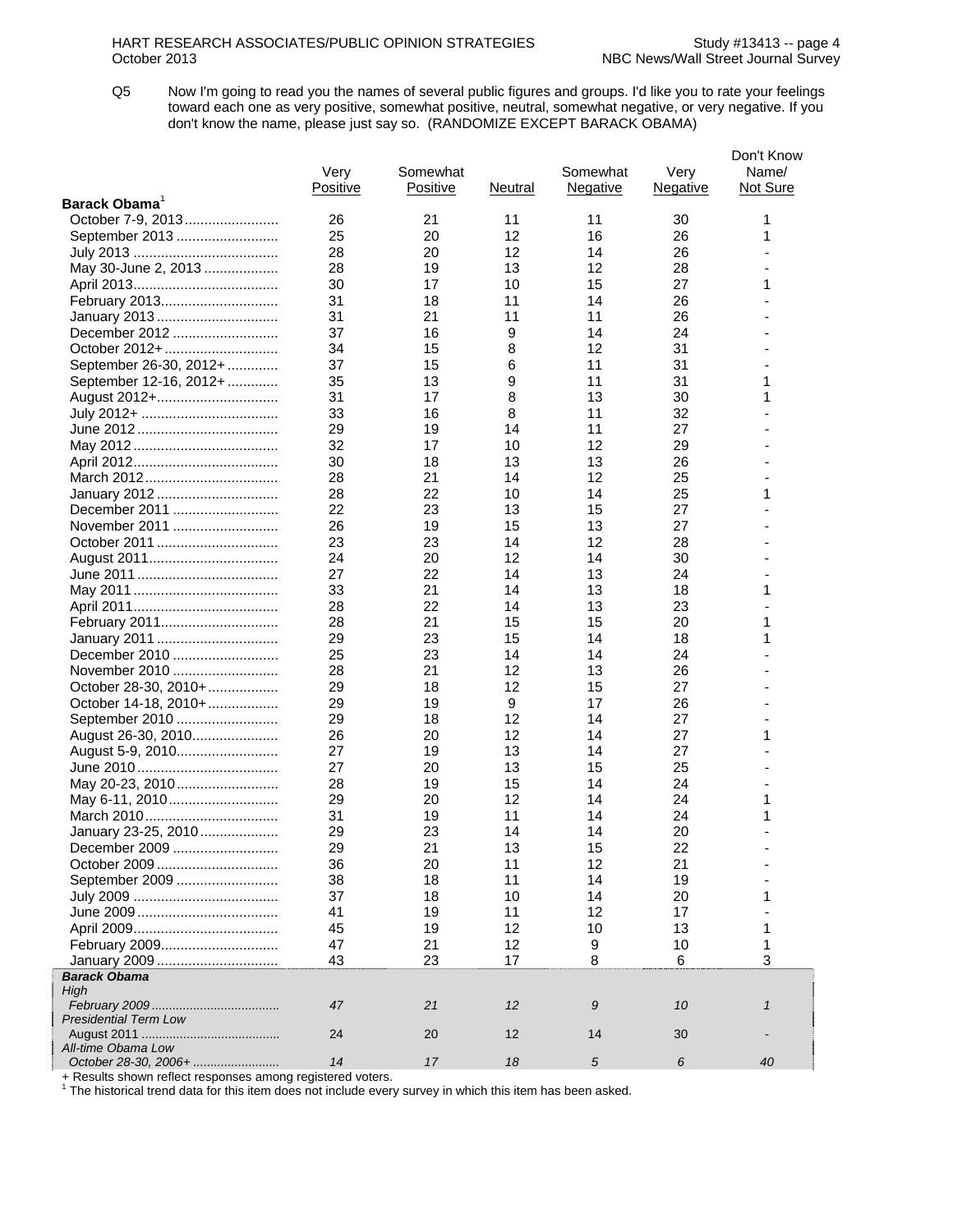.<br>Linnannannannannan

L

| $Q5$ (cont'd)                     |                  |                             |          |                             |                  | Don't Know                |
|-----------------------------------|------------------|-----------------------------|----------|-----------------------------|------------------|---------------------------|
|                                   | Very<br>Positive | Somewhat<br><b>Positive</b> | Neutral  | Somewhat<br><b>Negative</b> | Very<br>Negative | Name/<br>Not Sure         |
| The Republican Party <sup>1</sup> |                  |                             |          |                             |                  |                           |
| October 7-9, 2013                 | 7                | 17                          | 21       | 24                          | 29               | 2                         |
| September 2013                    | 7                | 21                          | 27       | 23                          | 21               | 1                         |
| May 30-June 2, 2013               | 8                | 24                          | 26       | 18                          | 23               | 1                         |
| February 2013                     | 8                | 21                          | 24       | 20                          | 26               | 1                         |
| January 2013                      | 6                | 20                          | 24       | 24                          | 25               | 1                         |
| December 2012                     | 9                | 21                          | 23       | 18                          | 27               | 2                         |
| October 2012+                     | 15               | 21                          | 20       | 18                          | 25               | 1                         |
| September 26-30, 2012+            | 14               | 24                          | 18       | 18                          | 25               | 1                         |
| August 2012+                      | 12               | 24                          | 18       | 16                          | 29               | 1                         |
|                                   | 11               | 23                          | 22       | 18                          | 25               | 1                         |
|                                   | 10               | 21                          | 23       | 18                          | 26               | 2                         |
|                                   | 9                | 23                          | 23       | 19                          | 24               | $\overline{2}$            |
|                                   | 11               | 22                          | 23       | 19                          | 24               | 1                         |
|                                   | 8                | 24                          | 23       | 19                          | 24               | $\overline{c}$            |
| January 2012                      | 8                | 23                          | 24       | 19                          | 25               | 1                         |
| December 2011                     | 6                | 21                          | 23       | 23                          | 25               | 2                         |
| November 2011                     | 9                | 21                          | 23       | 18                          | 26               | 3                         |
|                                   | 11               | 22                          | 21       | 18                          | 26               | $\overline{c}$            |
| October 2011                      |                  | 24                          | 21       | 23                          | 23               | 1                         |
|                                   | 8                |                             |          |                             |                  |                           |
|                                   | 8                | 22<br>24                    | 24<br>22 | 23<br>21                    | 21<br>23         | 2<br>2                    |
|                                   | 8<br>7           |                             |          |                             |                  | 1                         |
|                                   |                  | 24                          | 24       | 22                          | 22               |                           |
| January 2011                      | 7                | 27<br>27                    | 24       | 21                          | 19               | 2                         |
| December 2010                     | 11               |                             | 23       | 17                          | 20               | 2                         |
| November 2010                     | 11               | 23                          | 24       | 20                          | 19               | 3                         |
| October 28-30, 2010+              | 12               | 22                          | 24       | 18                          | 23               | 1                         |
| October 14-18, 2010+              | 8                | 23                          | 25       | 19                          | 23               | 2                         |
| September 2010                    | 8                | 23                          | 25       | 21                          | 22               | 1                         |
| August 26-30, 2010                | 7                | 23                          | 25       | 22                          | 21               | 2                         |
| August 5-9, 2010                  | 6                | 18                          | 28       | 24                          | 22               | 2                         |
|                                   | 6                | 24                          | 26       | 23                          | 19               | $\overline{c}$            |
| May 20-23, 2010                   | 10               | 23                          | 26       | 21                          | 19               | 1                         |
| May 6-11, 2010                    | 8                | 22                          | 26       | 22                          | 20               | $\overline{2}$            |
|                                   | 6                | 25                          | 24       | 20                          | 23               | 2                         |
| January 23-25, 2010               | 7                | 25                          | 27       | 18                          | 20               | 3                         |
| January 10-14, 2010               | 7                | 23                          | 27       | 24                          | 18               | 1                         |
| December 2009                     | 5                | 23                          | 27       | 24                          | 19               | 2                         |
| October 2009                      | 6                | 19                          | 27       | 23                          | 23               | 2                         |
| September 2009                    | 5                | 23                          | 27       | 22                          | 21               | $\overline{2}$            |
|                                   | 9                | 19                          | 29       | 21                          | 20               | $\overline{\mathbf{c}}$   |
|                                   | 6                | 19                          | 29       | 23                          | 21               | $\overline{c}$            |
|                                   | 7                | 22                          | 25       | 22                          | 22               | $\overline{c}$            |
| February 2009                     | $\overline{7}$   | 19                          | 24       | 25                          | 22               | $\ensuremath{\mathsf{3}}$ |
| High                              |                  |                             |          |                             |                  |                           |
| December 2001                     | 21               | 36                          | 18       | 13                          | $9\,$            | 3                         |
| Low                               |                  |                             |          |                             |                  |                           |
| October 7-9, 2013                 | $\overline{7}$   | 17                          | 21       | 24                          | 29               | $\mathbf{2}$              |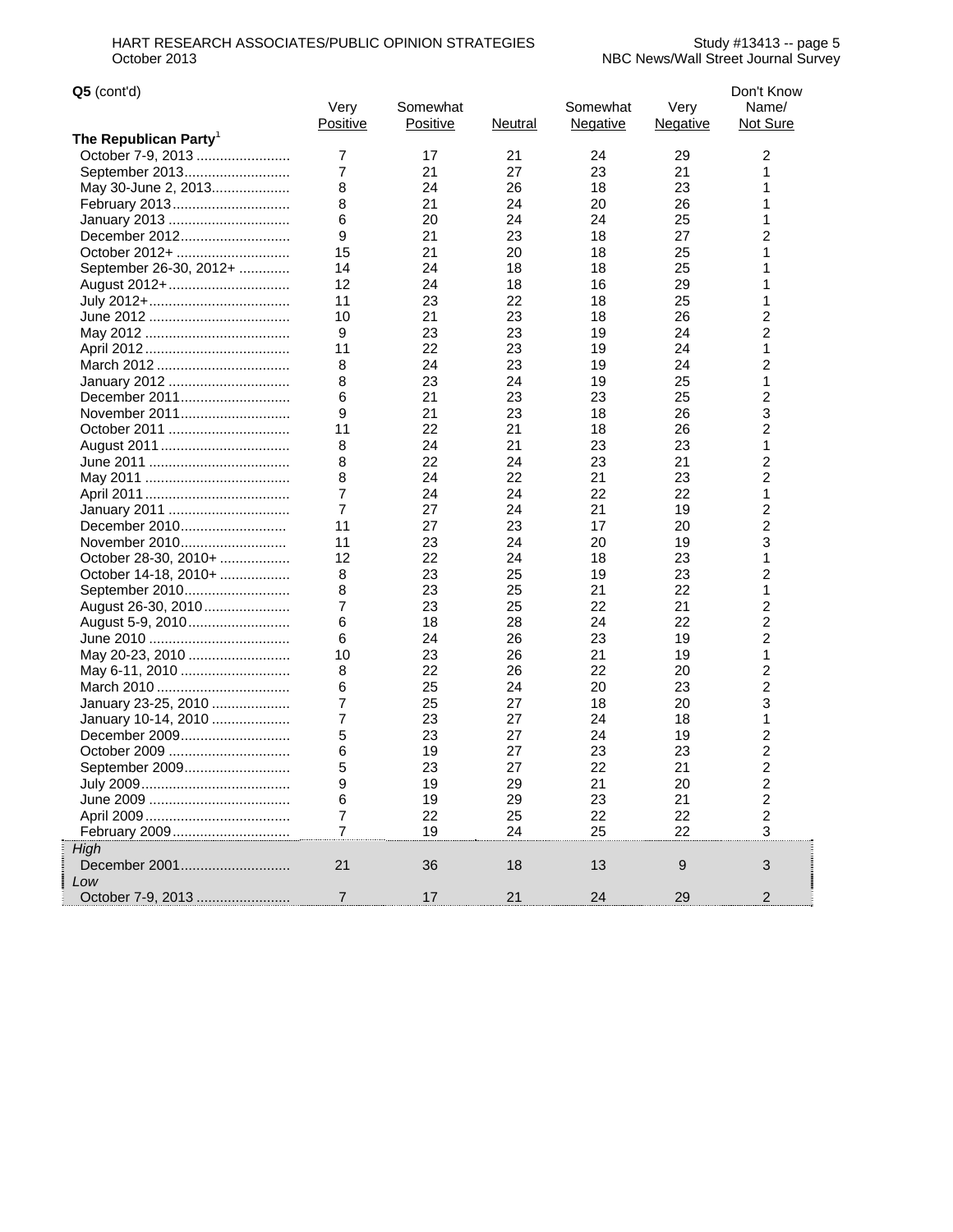| $Q5$ (cont'd)          |                |                 |         |                 |          | Don't Know              |
|------------------------|----------------|-----------------|---------|-----------------|----------|-------------------------|
|                        | Very           | Somewhat        |         | Somewhat        | Very     | Name/                   |
|                        | Positive       | <b>Positive</b> | Neutral | <b>Negative</b> | Negative | Not Sure                |
| The Democratic Partyˈ  |                |                 |         |                 |          |                         |
|                        | 14             | 25              | 18      | 20              | 20       | 3                       |
| September 2013         | 13             | 27              | 22      | 20              | 18       |                         |
| May 30-June 2, 2013    | 14             | 25              | 22      | 19              | 18       | 2                       |
|                        | 18             | 23              | 22      | 17              | 19       | 1                       |
| January 2013           | 17             | 27              | 17      | 19              | 19       | 1                       |
| December 2012          | 21             | 23              | 19      | 16              | 19       | 2                       |
| October 2012+          | 21             | 21              | 17      | 17              | 23       | 1                       |
| September 26-30, 2012+ | 21             | 21              | 17      | 17              | 22       | $\overline{c}$          |
| August 2012+           | 19             | 23              | 16      | 17              | 23       | $\overline{c}$          |
|                        | 17             | 23              | 20      | 17              | 23       |                         |
|                        | 14             | 23              | 25      | 18              | 19       | 1                       |
|                        | 17             | 22              | 19      | 21              | 19       | 1                       |
|                        | 15             | 24              | 21      | 19              | 19       | 1                       |
|                        | 15             | 23              | 24      | 18              | 18       | 2                       |
| January 2012           | 15             | 23              | 23      | 21              | 18       |                         |
| December 2011          | 9              | 23              | 25      | 23              | 19       | 1                       |
|                        | 15             | 25              | 22      | 18              | 19       | 1                       |
| October 2011           | 12             | 25              | 19      | 20              | 22       | $\overline{\mathbf{c}}$ |
|                        | 11             | 22              | 21      | 19              | 25       | $\overline{c}$          |
|                        | 13             | 25              | 21      | 19              | 20       | $\overline{c}$          |
|                        | 15             | 26              | 22      | 18              | 17       | $\overline{2}$          |
|                        | 12             | 26              | 22      | 18              | 21       | 1                       |
| January 2011           | 15             | 24              | 25      | 19              | 16       | 1                       |
| December 2010          | 9              | 28              | 20      | 18              | 23       | $\overline{c}$          |
| November 2010          | 14             | 26              | 18      | 18              | 23       | 1                       |
| October 28-30, 2010+   | 16             | 23              | 17      | 19              | 23       | 2                       |
| October 14-18, 2010+   | 14             | 24              | 16      | 19              | 26       | 1                       |
| September 2010         | 15             | 22              | 20      | 20              | 22       | 1                       |
| August 26-30, 2010     | 11             | 25              | 19      | 19              | 24       | $\overline{c}$          |
| August 5-9, 2010       | 11             | 22              | 22      | 18              | 26       | 1                       |
|                        | 11             | 24              | 21      | 20              | 24       |                         |
| May 20-23, 2010        | 15             | 26              | 18      | 18              | 22       | 1                       |
| May 6-11, 2010         | 11             | 26              | 19      | 18              | 24       | 2                       |
|                        | 9              | 28              | 19      | 19              | 24       | 1                       |
| January 23-25, 2010    | 14             | 25              | 22      | 17              | 21       | 1                       |
| January 10-14, 2010    | 11             | 27              | 20      | 18              | 23       | 1                       |
| December 2009          | 10             | 25              | 19      | 19              | 26       | 1                       |
| October 2009           | 14             | 28              | 20      | 14              | 22       | $\overline{\mathbf{c}}$ |
| September 2009         | 14             | 27              | 18      | 17              | 22       | $\overline{c}$          |
|                        | 13             | 29              | 19      | 17              | 20       | $\boldsymbol{2}$        |
|                        | 19             | 26              | 16      | 16              | 21       | $\boldsymbol{2}$        |
|                        | 17             | 28              | 19      | 15              | 19       | 2                       |
| February 2009          | 20             | 29              | 18      | 14              | 17       | $\boldsymbol{2}$        |
| December 2008          | 17             | 32              | 22      | 15              | 13       | $\mathbf{1}$            |
| High                   |                |                 |         |                 |          |                         |
|                        | 20             | 30              | 23      | 15              | 10       | $\overline{2}$          |
| Low                    |                |                 |         |                 |          |                         |
| July 2006              | $\overline{7}$ | 25              | 27      | 22              | 17       | $\overline{2}$          |
|                        |                |                 |         |                 |          |                         |

|<br>|<br>|<br>|

+ Results shown reflect responses among registered voters.<br><sup>1</sup> The historical trend data for this item does not include every survey in which this item has been asked.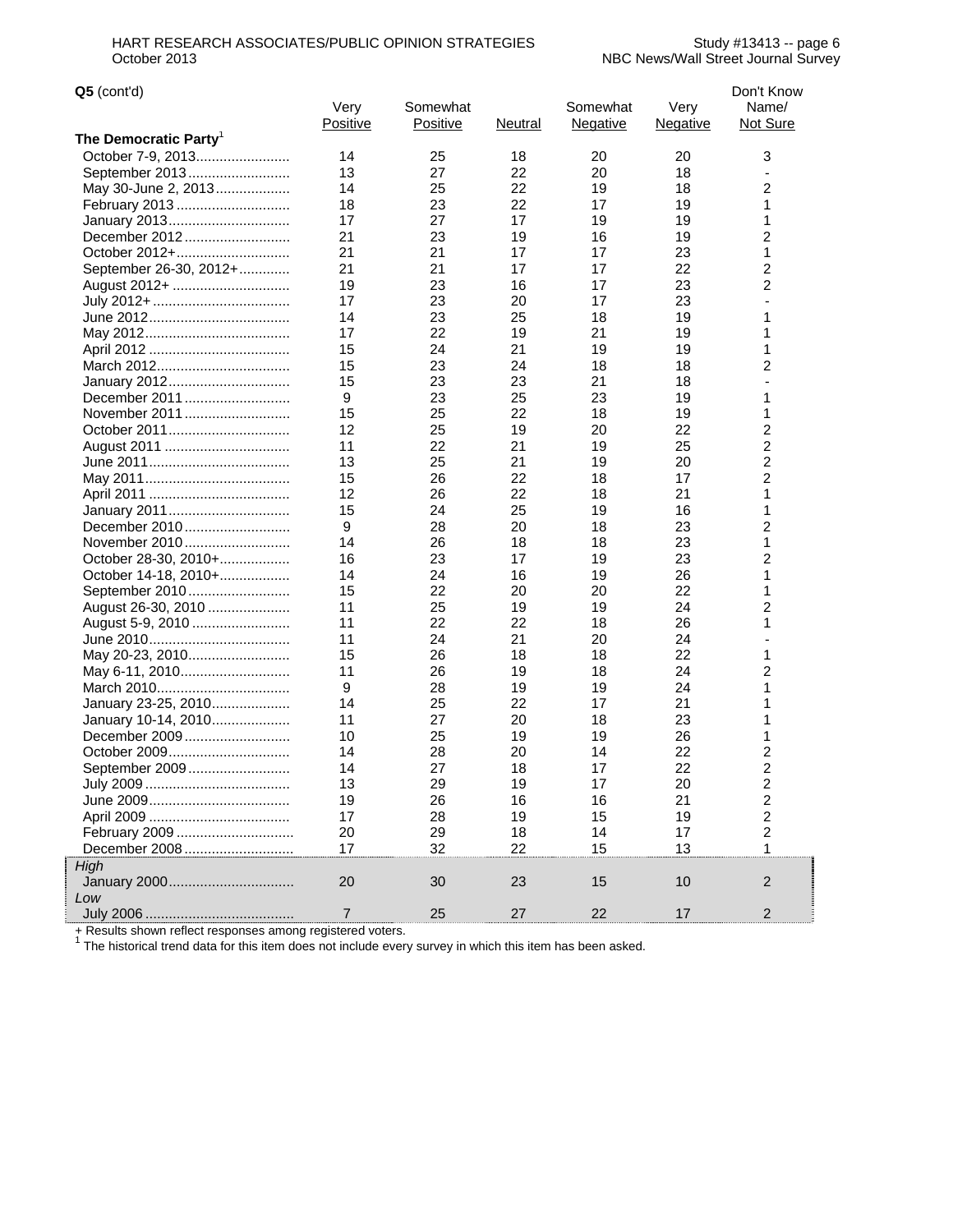| $Q5$ (cont'd)                 |                  |                      |          |                             |                         | Don't<br>Know     |
|-------------------------------|------------------|----------------------|----------|-----------------------------|-------------------------|-------------------|
|                               | Very<br>Positive | Somewhat<br>Positive | Neutral  | Somewhat<br><b>Negative</b> | Very<br><b>Negative</b> | Name/<br>Not Sure |
| The Tea Party Movement        |                  |                      |          |                             |                         |                   |
| October 7-9, 2013             | 9                | 12                   | 20       | 13                          | 34                      | 12                |
| September 2013                | 9                | 16                   | 23       | 15                          | 27                      | 10                |
| May 30-June 2, 2013           | 11               | 15                   | 26       | 13                          | 25                      | 11                |
| January 2013                  | 9                | 14                   | 20       | 15                          | 32                      | 10                |
|                               | 14               | 14                   | 23       | 14                          | 29                      | 6                 |
|                               | 10               | 17                   | 23       | 11                          | 27                      | 12                |
| January 2012                  | 10               | 18                   | 19       | 16                          | 27                      | 10                |
| December 2011                 | 10               | 17                   | 21       | 15                          | 28                      | 9                 |
| November 2011                 | 12               | 15                   | 21       | 14                          | 30                      | 8                 |
| October 2011                  | 12               | 16                   | 21       | 12                          | 29                      | 10                |
|                               | 11               | 17                   | 20       | 14                          | 29                      | 9                 |
|                               | 13               | 15                   | 20       | 14                          | 27                      | 11                |
|                               | 13               | 16                   | 20       | 14                          | 30                      | $\overline{7}$    |
| January 2011<br>December 2010 | 13<br>15         | 16<br>18             | 22<br>20 | 14<br>14                    | 24<br>23                | 11<br>10          |
| November 2010                 | 14               | 16                   | 21       | 13                          | 25                      | 11                |
| October 28-30, 2010+          | 14               | 18                   | 18       | 12                          | 28                      | 10                |
| October 14-18, 2010+          | 14               | 16                   | 20       | 11                          | 27                      | 12                |
| September 2010                | 15               | 15                   | 21       | 13                          | 23                      | 13                |
| August 26-30, 2010            | 12               | 16                   | 19       | 12                          | 24                      | 17                |
| August 5-9, 2010              | 14               | 16                   | 23       | 12                          | 22                      | 13                |
|                               | 15               | 19                   | 21       | 12                          | 19                      | 14                |
| May 6-11, 2010                | 16               | 15                   | 21       | 10                          | 20                      | 18                |
|                               | 13               | 16                   | 22       | 10                          | 18                      | 21                |
| January 23-25, 2010           | 14               | 14                   | 20       | 6                           | 15                      | 31                |
| High                          |                  |                      |          |                             |                         |                   |
|                               | 15               | 19                   | 21       | 12                          | 19                      | 14                |
| Low                           |                  |                      |          |                             |                         |                   |
| October 7-9, 2013             | 9                | 12                   | 20       | 13                          | 34                      | 12                |
| John Boehner                  |                  |                      |          |                             |                         |                   |
| October 7-9, 2013             | 5                | 12                   | 20       | 17                          | 25                      | 21                |
| January 2013                  | 3                | 15                   | 23       | 18                          | 19                      | 22                |
| December 2012                 | 3                | 16                   | 23       | 14                          | 15                      | 29                |
| January 2012                  | 4                | 14                   | 22       | 16                          | 16                      | 28                |
| February 2011                 | 6                | 14                   | 22       | 9                           | 12                      | 37                |
| January 2011                  | 7                | 16                   | 23       | 9                           | 6                       | 39                |
| November 11-15, 2010          | 8                | 11                   | 20       | $\overline{7}$              | 10                      | 44                |
| October 14-18, 2010+          | 3                | 11                   | 16       | 6                           | 12                      | 52                |
| September 2010                | 5                | 9                    | 19       | 8                           | 9                       | 50                |
| October 2009                  | $\overline{c}$   | 7                    | 12       | 7                           | 8                       | 64                |
| January 2007                  | 1                | 4                    | 12       | $\overline{4}$              | $\overline{2}$          | 77                |
| <b>Harry Reid</b>             |                  |                      |          |                             |                         |                   |
| October 7-9, 2013             | 5                | 13                   | 16       | 12                          | 20                      | 34                |
| January 2013                  | 4                | 12                   | 20       | 10                          | 18                      | 36                |
| January 2012                  | 4                | 10                   | 23       | 10                          | 21                      | 32                |
| November 11-15, 2010          | 3                | 11                   | 20       | 11                          | 21                      | 34                |
| September 2010                | 3                | 12                   | 20       | 12                          | 20                      | 33                |
| August 5-9, 2010              | $\overline{c}$   | 9                    | 22       | $\overline{7}$              | 24                      | 36                |
| January 10-14, 2010           | 3                | 10                   | 20       | 8                           | 24                      | 35                |
| October 2009                  | $\overline{c}$   | 12                   | 18       | 7                           | 19                      | 42                |
| January 2009                  | $\overline{c}$   | 12                   | 22       | 10                          | 11                      | 43                |
| January 2007                  | 3                | 9                    | 13       | 9                           | 8                       | 58                |
| September 2006+               | $\overline{c}$   | 8                    | 15       | 6                           | 12                      | 57                |
| February 2005                 | 4                | $\overline{7}$       | 21       | 5                           | 3                       | 60                |
| <b>Ted Cruz</b>               |                  |                      |          |                             |                         |                   |
| October 7-9, 2013             | 7                | 7                    | 13       | 8                           | 20                      | 44                |
| May 30-June 2, 2013           | 4                | 6                    | 13       | $\overline{4}$              | 8                       | 65                |

+ Results shown reflect responses among registered voters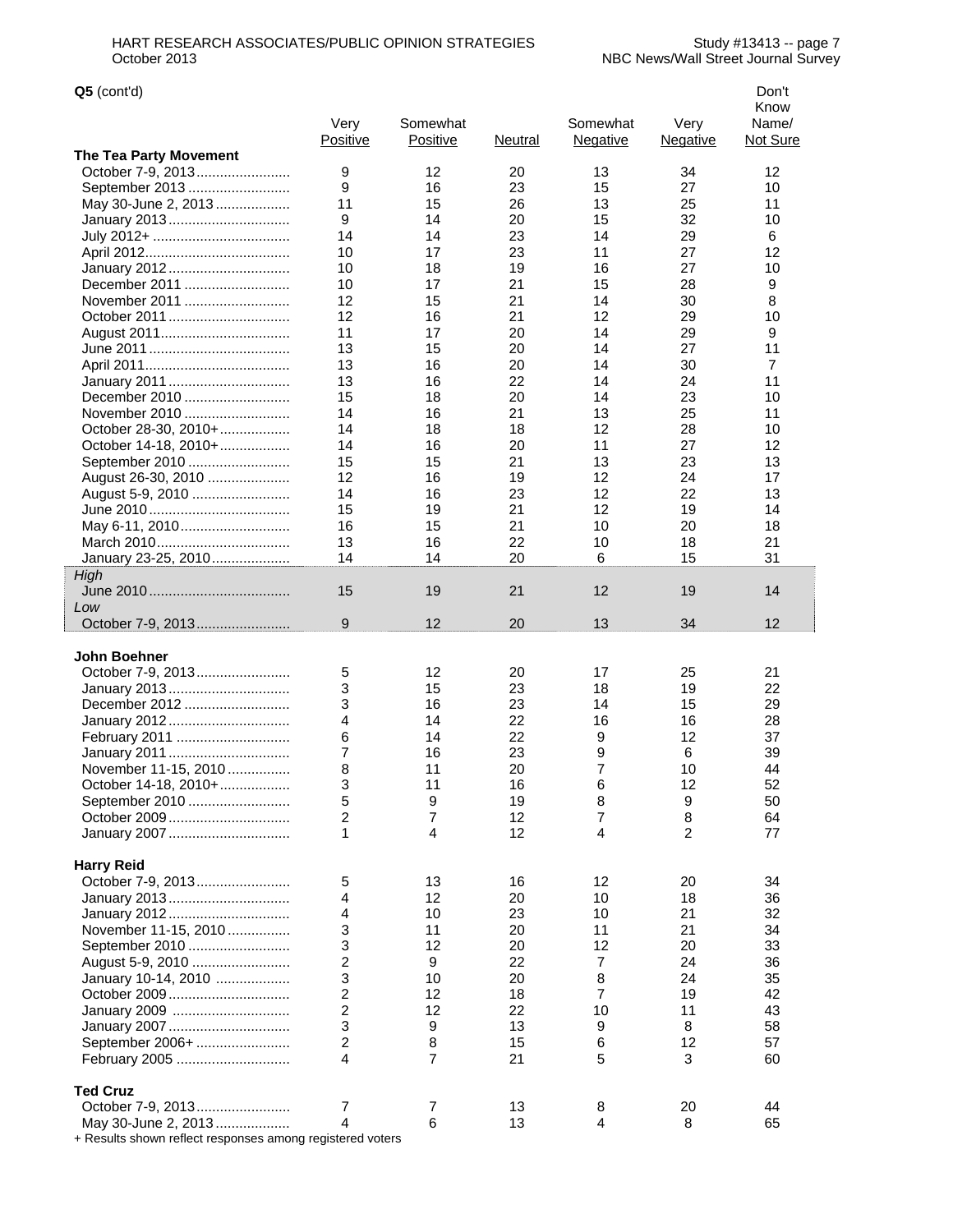*SUMMARY TABLE OF IMAGES – BY D/S (POSITIVE – NEGATIVE)* 

|    | <b>TOTAL</b> | D/S                                      |
|----|--------------|------------------------------------------|
| 47 | 41           | 6                                        |
| 39 | 40           | $-1$                                     |
| 14 | 28           | $-14$                                    |
| 18 | 32           | $-14$                                    |
| 17 | 42           | $-25$                                    |
| 21 | 47           | $-26$                                    |
| 24 | 53           | $-29$                                    |
|    |              | <b>TOTAL</b><br><b>POSITIVE NEGATIVE</b> |

# **(ROTATE Q6 AND Q7)**

In general, do you approve or disapprove of the job that Republicans in Congress are doing?

| Disapprove | $10/7 -$<br>24<br>70 | 12/11<br>26<br>69 | 25 |
|------------|----------------------|-------------------|----|
|            | 6                    |                   |    |

Q7 In general, do you approve or disapprove of the job that Democrats in Congress are doing?

| Approve    | 36 | 31 | 'ર? |
|------------|----|----|-----|
| Disapprove | 59 |    |     |
| Not sure   | ٠h |    |     |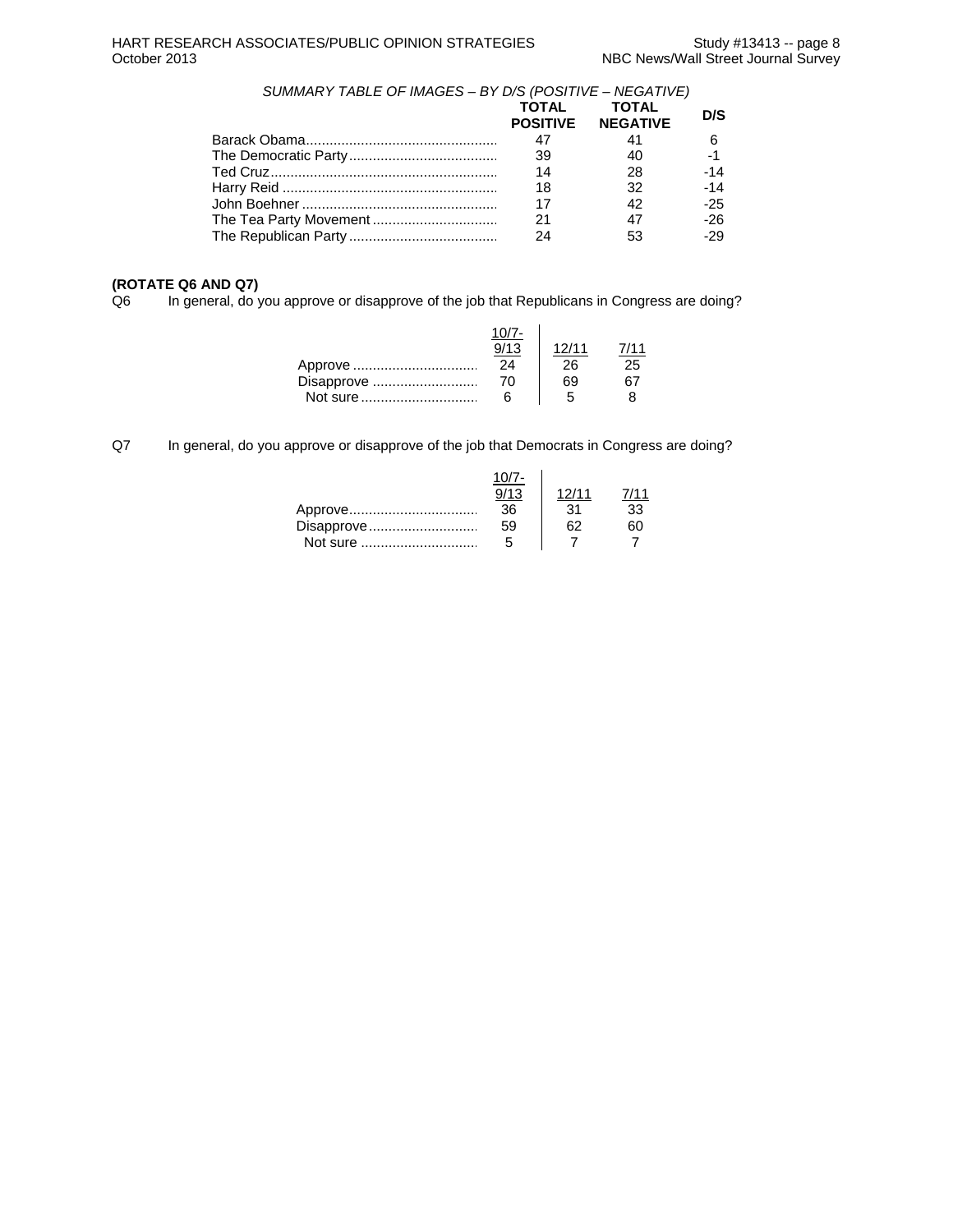### **And, although it's a long way off…**

Q8 What is your preference for the outcome of NEXT year's congressional elections -- (ROTATE:) a Congress controlled by Republicans or a Congress controlled by Democrats?

|                                | $10/7 -$       |          |               |          |          | $9/26 -$ |                      |               |                   |                      |
|--------------------------------|----------------|----------|---------------|----------|----------|----------|----------------------|---------------|-------------------|----------------------|
|                                | $9/13+$        | $9/13+$  | $7/13+$       | $6/13+$  | $10/12+$ | $30/12+$ | $8/12+$              |               |                   |                      |
| Republican-controlled Congress | 39             | 43       | 44            | 42       | 43       | 43       | 42                   |               |                   |                      |
| Democrat-controlled Congress   | 47<br>14       | 46<br>11 | 44<br>12      | 45<br>13 | 45<br>12 | 47<br>10 | 47<br>11             |               |                   |                      |
|                                |                |          |               |          |          |          |                      |               |                   |                      |
|                                | $7/12+$        | $6/12+$  | $5/12+$       | $4/12+$  | $3/12+$  | $1/12+$  | $12/11+$             |               |                   |                      |
|                                | 45             | 44       | 43            | 44       | 41       | 41       | 43                   |               |                   |                      |
|                                | 46             | 45       | 44            | 46       | 46       | 47       | 45                   |               |                   |                      |
|                                | 9              | 11       | 13            | 10       | 13       | 12       | 12                   |               |                   |                      |
|                                |                |          |               |          |          |          |                      |               |                   |                      |
|                                |                | $10/11+$ |               | $6/11+$  | $10/10+$ | $9/10+$  | $8/26 -$<br>$30/10+$ | $8/5 -$       |                   | $5/20 -$<br>$23/10+$ |
|                                | $11/11+$<br>43 | 41       | $8/11+$<br>47 | 44       | 44       | 44       | 43                   | $9/10+$<br>42 | $6/10+$<br>45     | 44                   |
|                                | 46             | 45       | 41            | 44       | 46       | 44       | 43                   | 43            | 43                | 43                   |
|                                | 11             | 14       | 12            | 12       | 10       | 12       | 14                   | 15            | $12 \overline{ }$ | 13                   |
|                                |                |          |               |          |          |          |                      |               |                   |                      |
|                                | $5/6 -$        |          | $1/23 -$      | $1/10-$  |          |          |                      |               |                   |                      |
|                                | $11/10+$       | $3/10+$  | $25/10+$      | $14/10+$ | $12/09+$ | $10/09+$ | $9/09+$              | $7/09+$       | $4/09+$           | $11/08 +$            |
|                                | 44             | 42       | 42            | 41       | 41       | 38       | 40                   | 39            | 39                | 36                   |
|                                | 44             | 45       | 44            | 41       | 43       | 46       | 43                   | 46            | 48                | 48                   |
|                                | 12             | 13       | 14            | 18       | 16       | 16       | 17                   | 15            | 13                | 16                   |
|                                | $10/08 +$      | $9/08 +$ | $8/08 +$      | $7/08+$  | $6/08 +$ | $4/08 +$ | $3/08+$              | $11/07+$      | $9/07 +$          | $10/06+$             |
|                                | 36             | 37       | 36            | 36       | 33       | 34       | 35                   | 37            | 35                | 37                   |
|                                | 49             | 50       | 47            | 49       | 52       | 49       | 49                   | 46            | 47                | 52                   |
|                                | 15             | 13       | 17            | 15       | 15       | 17       | 16                   | 17            | 18                | 11                   |
|                                |                |          |               |          |          |          |                      |               |                   |                      |
|                                | $9/06+$        | $7/06+$  | $6/06+$       | $4/06+$  | $3/06+$  | $1/06+$  | $12/05+$             | $11/05+$      | $10/05+$          | $7/05+$              |
|                                | 39<br>48       | 38<br>48 | 38<br>49      | 39       | 37<br>50 | 38       | 38                   | 37            | 39                | 40                   |
|                                | 13             | 14       | 13            | 45<br>16 | 13       | 47<br>15 | 46<br>16             | 48<br>15      | 48<br>13          | 45<br>15             |
|                                |                |          |               |          |          |          |                      |               |                   |                      |
|                                | $5/05+$        | $10/04+$ | $9/04+$       | $6/04+$  | $5/04+$  | $3/04+$  | 1/04                 | 12/13/03      | $10/02 +$         | 9/02                 |
|                                | 40             | 43       | 42            | 42       | 41       | 42       | 42                   | 42            | 43                | 42                   |
|                                | 47             | 44       | 46            | 44       | 44       | 45       | 43                   | 42            | 42                | 42                   |
|                                | 13             | 13       | 12            | 14       | 15       | 13       | 15                   | 16            | 15                | 16                   |
|                                | 7/02           | 6/02     | 1/02          | 12/01    | 12/99    | 10/99    | 7/99                 | 6/99          | 4/99              | 3/99                 |
|                                | 43             | 42       | 44            | 42       | 40       | 39       | 39                   | 42            | 41                | 37                   |
|                                | 41             | 41       | 40            | 40       | 44       | 41       | 43                   | 41            | 40                | 43                   |
|                                | 16             | 17       | 16            | 18       | 16       | 20       | 18                   | 17            | 19                | 20                   |
|                                |                |          |               |          |          |          |                      |               |                   |                      |
|                                | $10/98 +$      | 9/98     | 7/98          | 6/98     | 2/98     | 1/98     | 12/97                | 9/97          | 7/97              | 4/97                 |
|                                | 41             | 40       | 41            | 39       | 41       | 40       | 41                   | 41            | 45                | 44                   |
|                                | 43             | 39       | 40            | 40       | 37       | 42       | 37                   | 39            | 39                | 38                   |
| Description of the local       | 16             | 21       | 19            | 21       | 22       | 18       | 22                   | 20            | 16                | 18                   |

+ Results shown reflect responses among registered voters.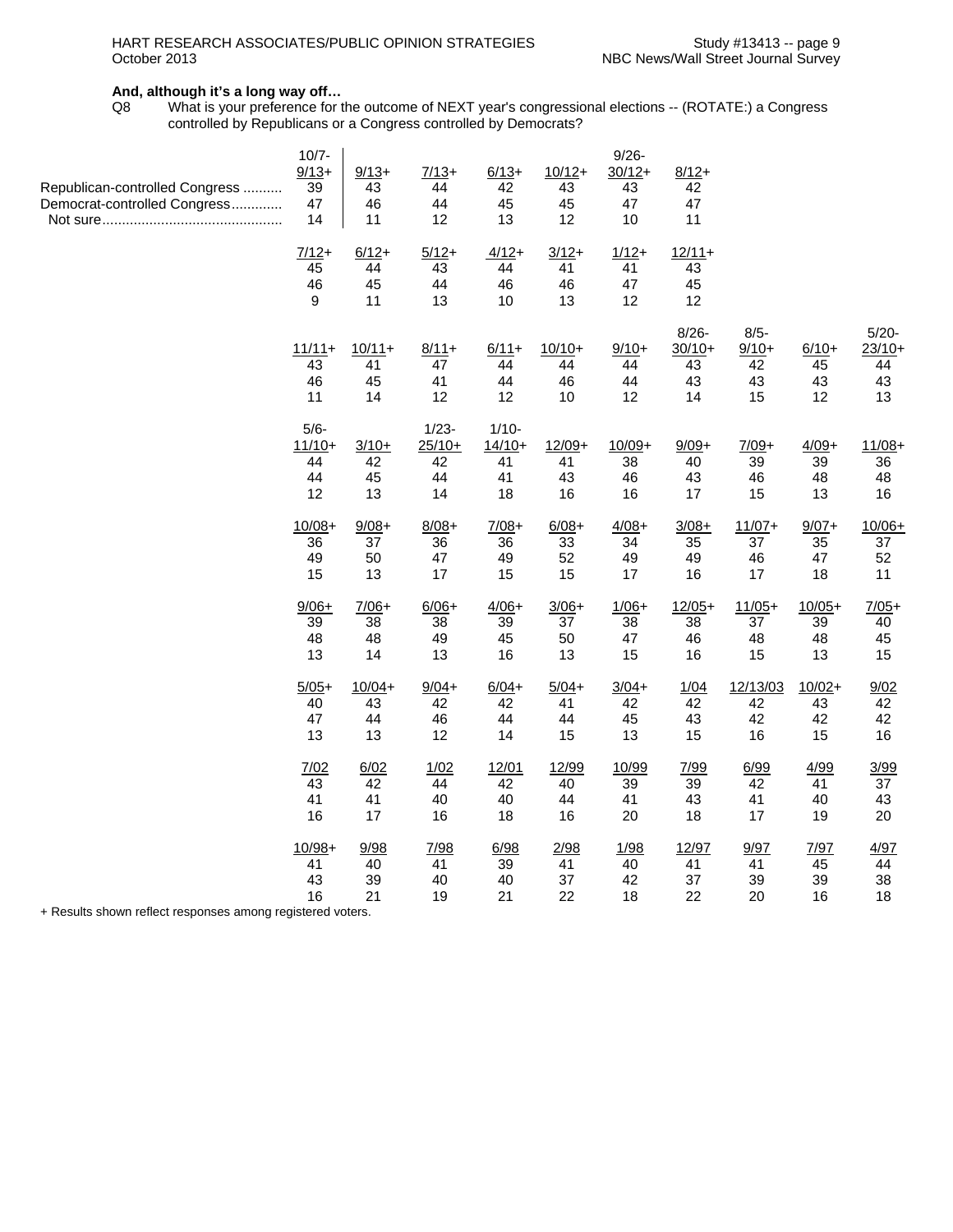Q9If there were a place on your ballot that allowed you to vote to defeat and replace every single member of Congress, including your own representative, would you do this, or not?

|                                                           | $10/7 -$  |         |         |         | $10/28 -$ | $8/26 -$ |         |         |
|-----------------------------------------------------------|-----------|---------|---------|---------|-----------|----------|---------|---------|
|                                                           | $9/13+**$ | $7/13+$ | $1/12+$ | $8/11+$ | $30/10+$  | $30/10+$ | $6/10+$ | $3/10+$ |
| Yes                                                       | 60        | 57      | 56      | 54      | 45        | 48       | 47      | 50      |
| No                                                        | 35        | 39      | 40      |         | 50        | 49       | 50      | 47      |
| Not sure                                                  | г,        |         |         |         |           | ว        |         |         |
| + Results shown reflect responses among registered voters |           |         |         |         |           |          |         |         |

\*\* Asked of one-half the respondents (FORM B).

### **Now, thinking about something else…**

Q10 I'm going to read you two statements about the role of government, and I'd like to know which one comes closer to your point of view. (ROTATE STATEMENTS.)

**Statement A:** Government should do more to solve problems and help meet the needs of people, OR

**Statement B**: Government is doing too many things better left to businesses and individuals.

| A/Government should do more<br>B/Government is doing too many things | $10/7 -$<br>9/13<br>52<br>44<br>$\boldsymbol{2}$<br>$\overline{2}$ | 6/13<br>48<br>48<br>$\overline{c}$<br>$\overline{2}$  | 6/12<br>49<br>47<br>$\overline{c}$<br>$\overline{2}$ | 6/11<br>51<br>46<br>$\overline{c}$<br>1              |                            |                                                      |                                                        |
|----------------------------------------------------------------------|--------------------------------------------------------------------|-------------------------------------------------------|------------------------------------------------------|------------------------------------------------------|----------------------------|------------------------------------------------------|--------------------------------------------------------|
|                                                                      | 2/11<br>51<br>46<br>$\overline{c}$<br>1                            | $10/10+$<br>45<br>50<br>2<br>3                        | $8/26 -$<br>30/10<br>47<br>47<br>3<br>3              | 6/10<br>47<br>49<br>$\overline{c}$<br>$\overline{2}$ |                            |                                                      |                                                        |
|                                                                      | $1/10-$<br>14/10<br>43<br>48<br>6<br>3                             | 12/09<br>44<br>47<br>$\overline{7}$<br>$\overline{2}$ | 10/09<br>46<br>48<br>5<br>1                          | 9/09<br>45<br>49<br>5<br>1                           | 4/09<br>47<br>46<br>6<br>1 | 2/09<br>51<br>40<br>$\overline{7}$<br>$\overline{c}$ | $10/4 -$<br>$5/08+$<br>47<br>45<br>$\overline{7}$<br>1 |
|                                                                      | $9/19 -$<br>$22/08+$<br>48<br>42<br>8<br>$\overline{2}$            | $7/08+$<br>53<br>42<br><b>NA</b><br>5                 | 9/07<br>55<br>38<br>6<br>1                           | 3/07<br>52<br>40<br>6<br>$\overline{2}$              | 1/02<br>45<br>43<br>9<br>3 | 12/97<br>41<br>51<br>5<br>3                          | $12/95^1$<br>32<br>62<br>NA<br>6                       |

<sup>1</sup> In December 1995, the question was phrased, "Some people think the government is trying to do too many things that should be left to individuals and businesses. Others think that government should do more to solve our country's problems. Which comes closer to your own view?"

+ Results shown reflect responses among registered voters.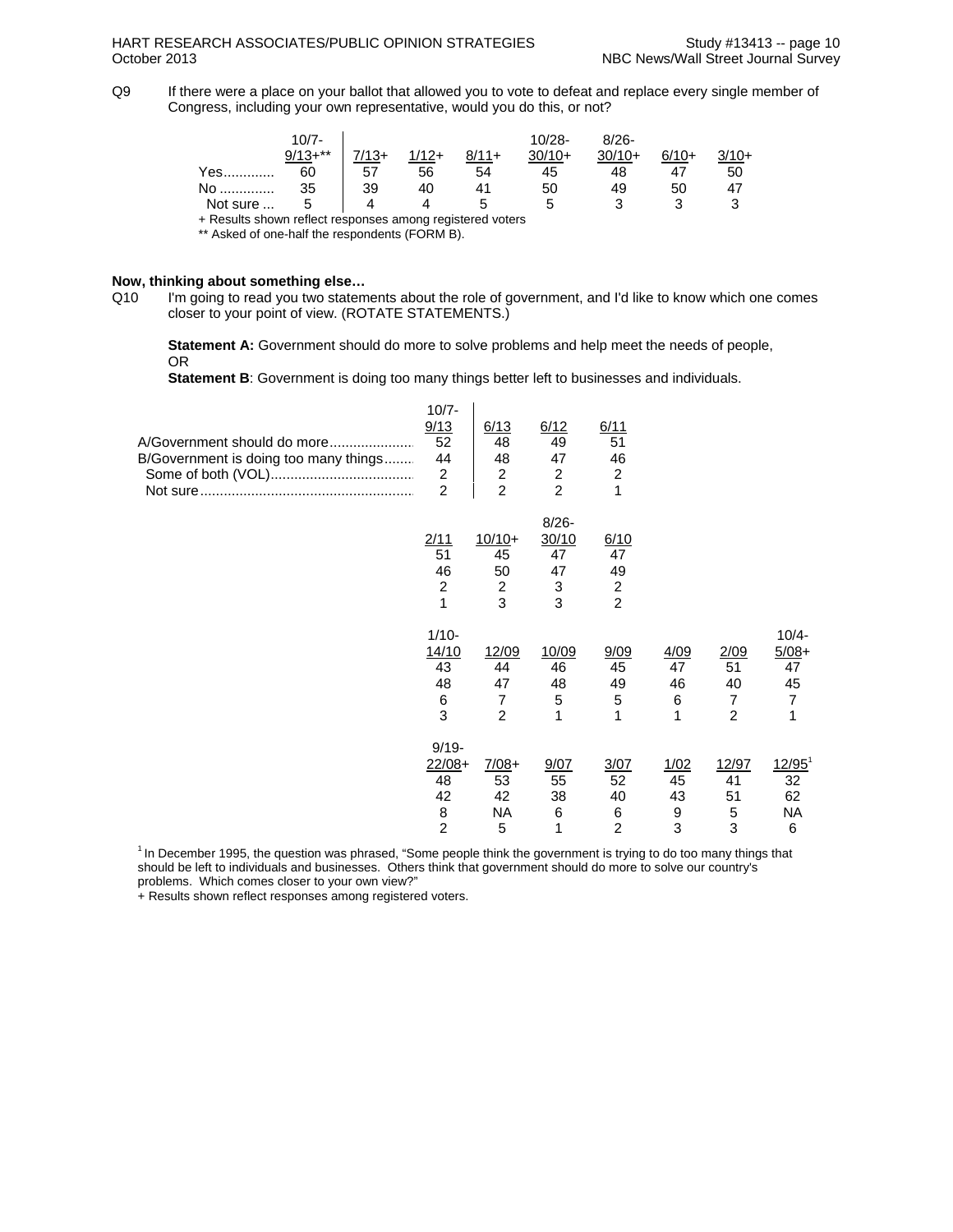# HART RESEARCH ASSOCIATES/PUBLIC OPINION STRATEGIES Study #13413 -- page 11<br>NBC News/Wall Street Journal Survey

## **Now, turning to the economy...**

Q11 During the next twelve months, do you think that the nation's economy will get better, get worse, or stay about the same?

| Economy will get better<br>Economy will get worse<br>Economy will stay about the same | $10/7 -$<br>9/13<br>17<br>42<br>38<br>3 | 9/13<br>27<br>24<br>48<br>1              | 7/13<br>31<br>21<br>47<br>1                         | 6/13<br>32<br>18<br>49<br>1      | 12/12<br>38<br>28<br>33<br>1                         | $10/12+$<br>45<br>9<br>34<br>12                       | $9/26 -$<br>$30/12+$<br>44<br>13<br>35<br>8          | $9/12 -$<br>$16/12+$<br>42<br>18<br>32<br>8         | $8/12+$<br>36<br>18<br>38<br>8                            |
|---------------------------------------------------------------------------------------|-----------------------------------------|------------------------------------------|-----------------------------------------------------|----------------------------------|------------------------------------------------------|-------------------------------------------------------|------------------------------------------------------|-----------------------------------------------------|-----------------------------------------------------------|
|                                                                                       | $7/12+$<br>27<br>25<br>45<br>3          | 6/12<br>35<br>20<br>41<br>4              | 5/12<br>33<br>19<br>46<br>$\overline{2}$            | 4/12<br>38<br>19<br>42<br>1      | 3/12<br>40<br>23<br>35<br>$\overline{2}$             | 1/12<br>$\overline{37}$<br>17<br>44<br>$\overline{c}$ | 12/11<br>30<br>22<br>47<br>1                         | 11/11<br>25<br>28<br>47<br>$\overline{\phantom{0}}$ | 10/11<br>21<br>32<br>45<br>$\overline{c}$                 |
|                                                                                       | 8/11<br>22<br>30<br>47<br>1             | 7/11<br>26<br>31<br>41<br>$\overline{2}$ | 6/11<br>29<br>30<br>39<br>$\overline{2}$            | 4/11<br>33<br>21<br>46           | 2/11<br>29<br>29<br>41<br>1                          | 1/11<br>40<br>17<br>42<br>1                           | 12/10<br>32<br>24<br>42<br>$\overline{2}$            | 11/10<br>37<br>15<br>46<br>$\overline{2}$           | $10/14 -$<br>$18/10+$<br>37<br>20<br>41<br>$\overline{c}$ |
|                                                                                       | 9/10<br>32<br>24<br>41<br>3             | $8/26 -$<br>30/10<br>26<br>26<br>45<br>3 | $8/5 -$<br>9/10<br>34<br>25<br>39<br>$\overline{2}$ | 6/10<br>33<br>23<br>43<br>1      | $5/6 -$<br>10/10<br>40<br>20<br>38<br>$\overline{2}$ | 3/10<br>41<br>22<br>36<br>1                           | $1/10-$<br>14/10<br>41<br>19<br>38<br>$\overline{c}$ | 10/09<br>42<br>22<br>33<br>3                        | 9/09<br>47<br>20<br>30<br>$\mathsf 3$                     |
|                                                                                       | 7/09<br>44<br>21<br>32<br>3             | 6/09<br>46<br>22<br>29<br>3              | 4/09<br>38<br>30<br>30<br>$\overline{2}$            | $10/08 +$<br>38<br>20<br>37<br>5 | $10/06 +$<br>22<br>22<br>51<br>5                     | $10/04 +$<br>43<br>10<br>33<br>14                     | $10/02 +$<br>41<br>20<br>34<br>5                     | $10/98 +$<br>17<br>24<br>54<br>5                    | 10/94<br>31<br>24<br>40<br>5                              |

 $1$  Prior to April 2001, the question was phrased, "Over the next year..."

+ Results shown reflect responses among registered voters.

Q12 Thinking about President Obama and Republicans in Congress and their negotiations about the budget, does it make you feel -- (ROTATE) more confident or less confident – about the economy getting better or does it not make a difference in your opinion one way or the other?

|                | $10/7 -$           |      |      |
|----------------|--------------------|------|------|
|                | $\frac{10}{9}{13}$ | 2/13 | 1/13 |
| More confident |                    | 16   | 16   |
| Less confident | 63                 | 51   | 51   |
| No difference  | 28                 | 29   | 31   |
| Not sure       |                    |      |      |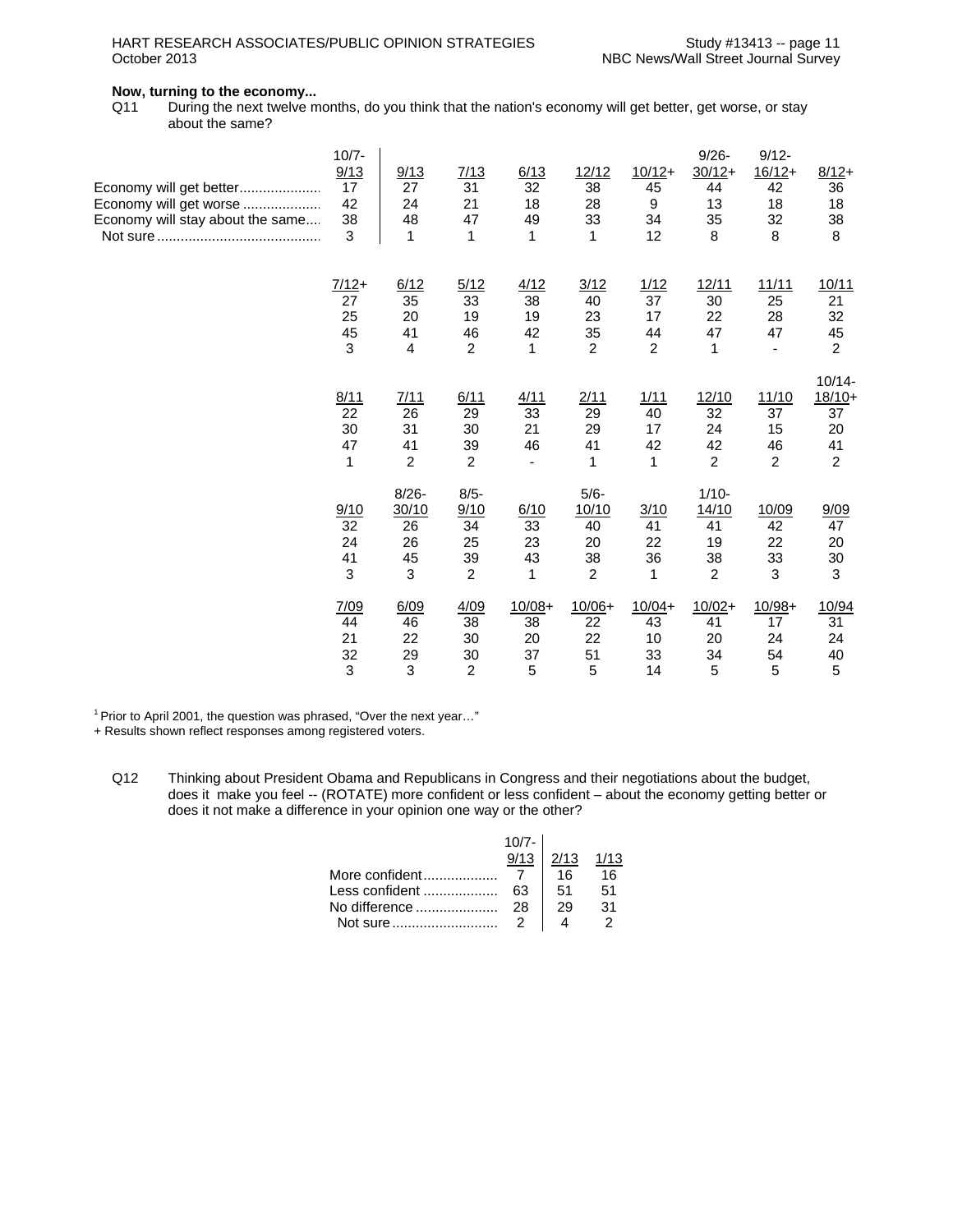### **Now, thinking about the recent debate over the federal budget…**

Q13 As you know, President Obama and the Republicans in Congress have not reached a budget agreement, and this has led to a shutdown of the federal government. Who do you think is more to blame for this shutdown --President Obama or the Republicans in Congress?

| 31 |
|----|
| 53 |
| 13 |
| 3  |
|    |

### **1995**

If President Clinton and the Republican Congress do not reach an agreement to balance the budget, who do you think will be more to blame--President Clinton or the Republican Congress?

|                                                                                | 1/96 | 11/95 |    |  |  |
|--------------------------------------------------------------------------------|------|-------|----|--|--|
| President Clinton                                                              | 33   | 27    | 32 |  |  |
| Republican Congress                                                            | 44   | 47    | 43 |  |  |
| Both equal (VOL)                                                               | 18   | 20    | 18 |  |  |
|                                                                                | 5    |       |    |  |  |
| <sup>1</sup> In November 1995, the question read, "As you know, President      |      |       |    |  |  |
| Clinton and the Republican Congress have not reached a budget                  |      |       |    |  |  |
| agreement, and this has led to a shutdown of the federal government.           |      |       |    |  |  |
| Who do you think is more to blame for this shutdown.".                         |      |       |    |  |  |
| <sup>2</sup> In October 1995, the question read, "If President Clinton and the |      |       |    |  |  |
| Republican Congress do not reach a budget agreement in time to avoid           |      |       |    |  |  |
| a major shutdown of the federal government.'                                   |      |       |    |  |  |

Q14 In your view, how serious a problem is this shutdown of the federal government -- extremely serious, quite serious, just somewhat serious, or not that serious?

|                       | $10/7 -$          |       |
|-----------------------|-------------------|-------|
|                       | $\frac{57}{9/13}$ | 11/95 |
| Extremely serious     | 46                | 29    |
|                       | 27                | 28    |
| Just somewhat serious | 18                | 23    |
|                       |                   | 18    |
|                       |                   |       |

Q15 Have you or anyone in your family been affected by the federal government shutdown, in terms of employment, services, or benefits?

|                            | $10/7 -$<br>9/13 | 1/96 |    |
|----------------------------|------------------|------|----|
| Yes, have been affected    | 31               | 18   | 18 |
| No, have not been affected | 68               | 81   | 81 |
| Not sure                   |                  |      |    |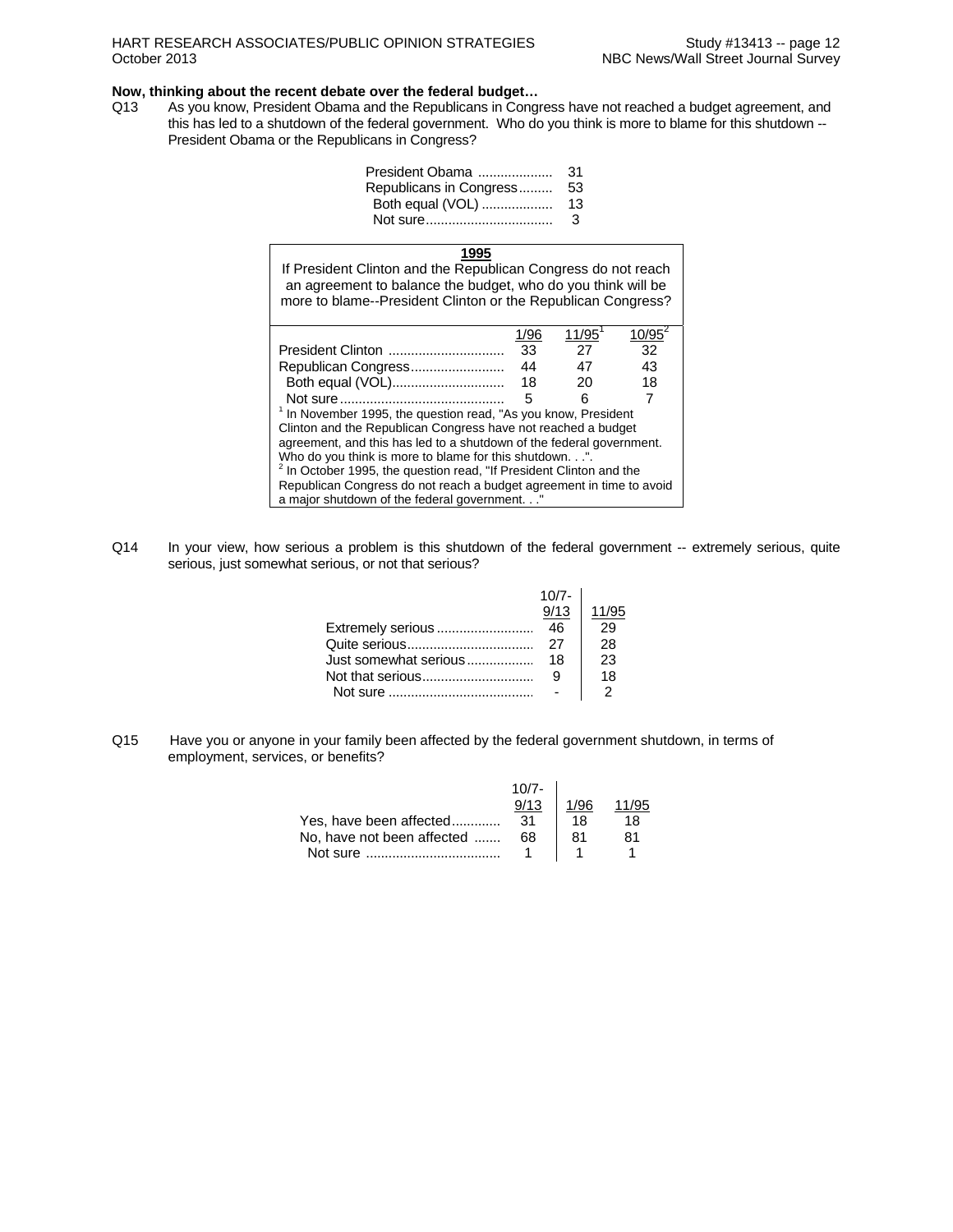## **(ROTATE Q16a AND Q16b)**

Q16a Which of these is closer to your own view of President Obama's actions and positions during the current budget disagreement?

| A) He is being a strong leader and standing up for |     |
|----------------------------------------------------|-----|
| B) He is putting his own political agenda ahead of |     |
|                                                    | .51 |
|                                                    | 1   |
|                                                    |     |

### **November 1995**

| .<br>Which of these is closer to your own view of President<br>Clinton's actions and positions during the current<br>budget disagreement? |    |
|-------------------------------------------------------------------------------------------------------------------------------------------|----|
| A) He is being a strong leader and standing up for<br>B) He is putting his own political agenda ahead of                                  | 49 |
|                                                                                                                                           | 43 |
|                                                                                                                                           | 4  |
|                                                                                                                                           |    |

Q16b Which of these is closer to your own view of Congressional Republicans' actions and positions during the current budget disagreement?

| A) They are demonstrating strong leadership and         |     |
|---------------------------------------------------------|-----|
|                                                         | -27 |
| B) They are putting their own political agenda ahead of |     |
|                                                         | 70  |
|                                                         |     |
|                                                         |     |

Q17 How much harm, if any, is the government shutdown having on the U.S. economy – a great deal, quite a bit, just some, very little, or none at all?

| Quite a bit       | -31 |
|-------------------|-----|
| Just some      21 |     |
| Very little       | 10  |
|                   |     |
|                   |     |

### **(ASKED OF FORM A ON 10/7-8 ONLY)**

Q18a In your own words, what word or short phrase best describes how you think President Obama has handled the budget negotiations? **SEE VERBATIM RESPONSE** 

## **(ASKED OF FORM B ON 10/7-8 ONLY)**

In your own words, what word or short phrase best describes how you think Republicans in Congress have handled the budget negotiations? **SEE VERBATIM RESPONSE**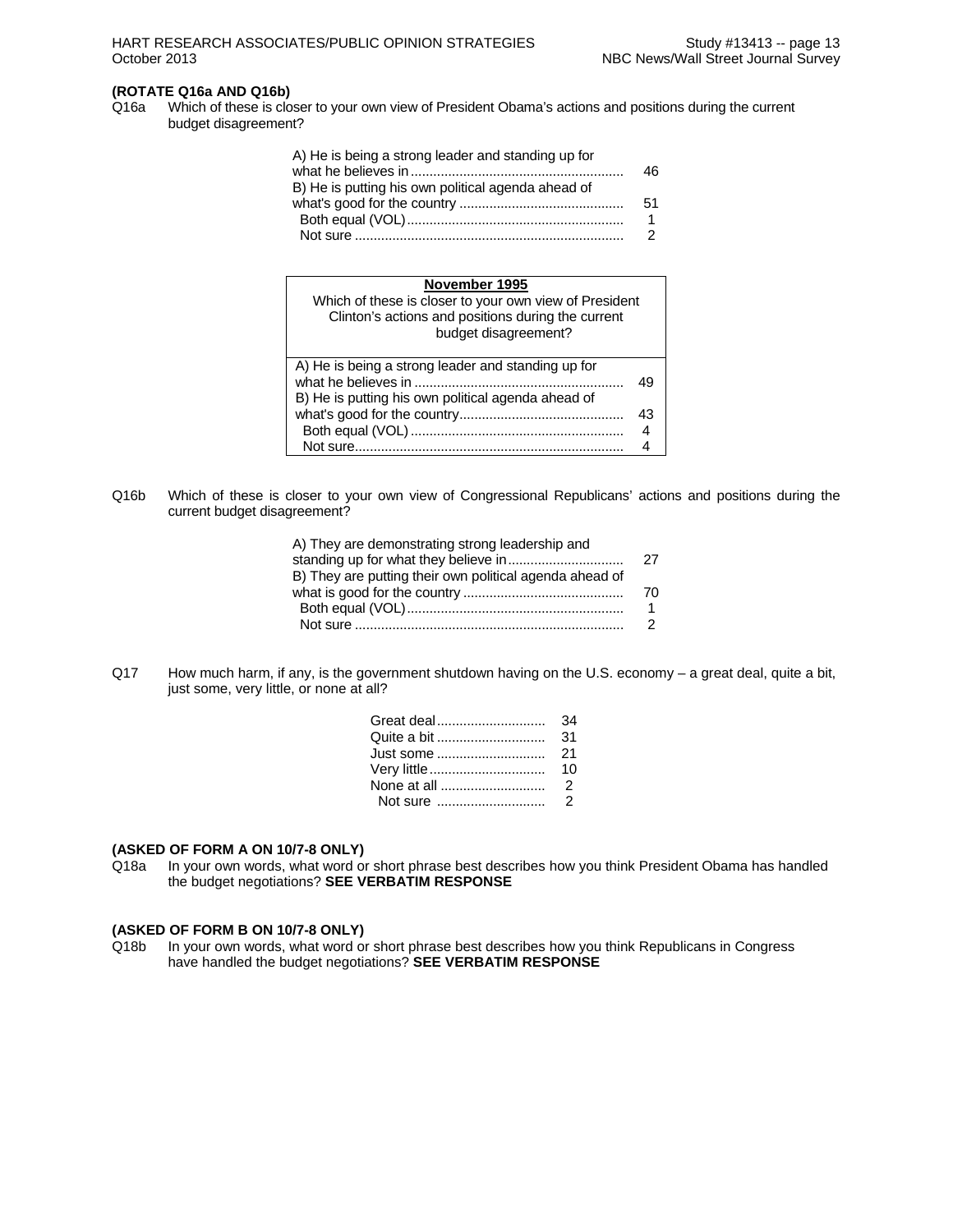### **Now, talking a moment about something called the federal debt ceiling…**

Q19 The federal debt ceiling limits the amount of money the government can borrow. When the U.S. Treasury needs to issue debt above the ceiling in order to avoid going into bankruptcy and to pay the government's bills, Congress needs to vote to raise the ceiling. Which of the following causes you more concern?

| That Congress will not raise the debt ceiling and the federal government |    |
|--------------------------------------------------------------------------|----|
| will not pay its bills, such as defaulting on its loans and not making   |    |
|                                                                          |    |
| That Congress will raise the debt ceiling and that federal spending will |    |
|                                                                          |    |
| Or do you not know enough about this to have an opinion at this time     | 19 |
| Not sure                                                                 |    |

| <b>CNBC Trend</b>                                                                                  |      |      |      |  |  |  |  |  |
|----------------------------------------------------------------------------------------------------|------|------|------|--|--|--|--|--|
| The federal debt ceiling limits the amount of money the government can borrow. When the U.S.       |      |      |      |  |  |  |  |  |
| Treasury needs to issue debt above the ceiling in order to avoid going into bankruptcy and         |      |      |      |  |  |  |  |  |
| defaulting on its obligations, Congress needs to vote to raise the ceiling. Which of the following |      |      |      |  |  |  |  |  |
| causes you more concern?                                                                           |      |      |      |  |  |  |  |  |
|                                                                                                    |      |      |      |  |  |  |  |  |
|                                                                                                    | 9/13 | 6/13 | 6/11 |  |  |  |  |  |
| That Congress will not raise the debt ceiling and the federal government                           |      |      |      |  |  |  |  |  |
| will not meet its financial obligations, such as defaulting                                        |      |      |      |  |  |  |  |  |
| on its loans and not making payments to Social Security recipients                                 |      |      |      |  |  |  |  |  |
|                                                                                                    | 41   | 32   | 25   |  |  |  |  |  |
| That Congress will raise the debt ceiling and that federal spending will                           |      |      |      |  |  |  |  |  |
| increase and the government will go further into debt as a result                                  | 47   | 39   | 49   |  |  |  |  |  |
| Or do you not know enough about this to have an opinion at this time                               | 6    | 22   | 19   |  |  |  |  |  |
| Not sure.                                                                                          | 6    |      |      |  |  |  |  |  |

Q20 The president has asked Congress to raise the debt ceiling, and the Congress is currently considering whether to raise it. If Congress does not vote to raise the debt ceiling, do you believe that this would be a real and serious problem or not? If you do not know enough to have an opinion, please say so.

|                                   | $10/7 -$ |                   |
|-----------------------------------|----------|-------------------|
|                                   | $9/13*$  | 7/11 <sup>1</sup> |
|                                   | 63       | 55                |
| Not a real and serious problem    | 15       | 18                |
| Don't know enough to have opinion | 22       | 25                |
| Not sure                          |          |                   |

\* Asked of one-half the respondents (FORM A). 1 In July 2011, the question read *"Right now Congress and the president are negotiating about whether and how much to raise the debt ceiling…"*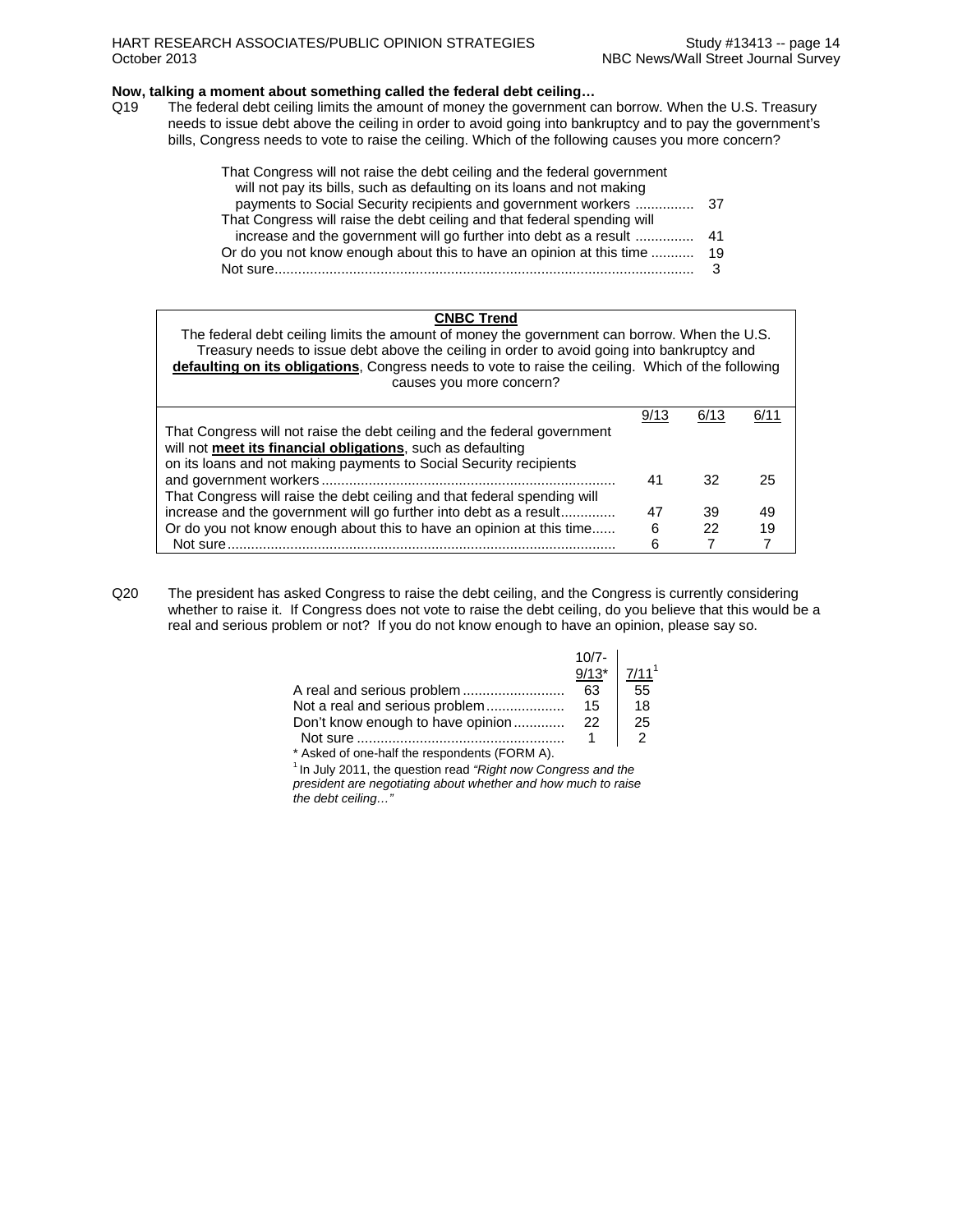### **Now as you may know, Barack Obama's health care plan was passed by Congress and signed into law in 2010…**

 $Q21$  From what you have heard about the new health care law, do you think it is (ROTATE) – a good idea or a bad idea? If you do not have an opinion either way, please just say so. (IF GOOD IDEA/BAD IDEA, ASK:) And, do you feel that way strongly, or not so strongly?

| Total Good idea<br>Strongly<br>Not so strongly<br><b>Total Bad idea</b><br>Not so strongly<br>Strongly | $10/7 -$<br>9/13<br>38<br>31<br>43<br>5<br>38 | 9/13<br>31<br>24<br>44<br>6<br>38 | 7/13<br>34<br>26<br>8<br>47<br>6<br>41 | 6/13<br>37<br>28<br>9<br>49<br>6<br>43 | 7/12+<br>40<br>31<br>9<br>44<br>5<br>39 | 6/12<br>35<br>25<br>10<br>41<br>6<br>35 | 4/12<br>36<br>27<br>9<br>45<br>6<br>39 | 12/11<br>34<br>23<br>11<br>41<br>8<br>33 | 1/11<br>39<br>29<br>10<br>39<br>5<br>34 | $10/14 -$<br>$18/10+$<br>36<br>25<br>11<br>46<br>5<br>41 | $6/10+$<br>38<br>28<br>10<br>46<br>39 | 5/6-<br>10/10<br>38<br>28<br>10<br>44<br>6<br>38 |
|--------------------------------------------------------------------------------------------------------|-----------------------------------------------|-----------------------------------|----------------------------------------|----------------------------------------|-----------------------------------------|-----------------------------------------|----------------------------------------|------------------------------------------|-----------------------------------------|----------------------------------------------------------|---------------------------------------|--------------------------------------------------|
| Do not have an opinion                                                                                 | 17                                            | 24                                | 18                                     | 13                                     | 15                                      | 22                                      | 17                                     | 24                                       | 21                                      | 16                                                       | 15                                    | 17                                               |
| Not sure                                                                                               | 2<br>3/10                                     | $1/23 -$<br>25/10                 | $1/10 -$<br>14/10                      | 12/09                                  | 10/09                                   | 2<br>9/09                               | 2<br>8/09                              | 7/09                                     | 6/09                                    | 2<br>4/09                                                |                                       |                                                  |
| Good idea                                                                                              | 36                                            | 31                                | 33                                     | 32                                     | 38                                      | 39                                      | 36                                     | 36                                       | 33                                      | 33                                                       |                                       |                                                  |
| Bad idea                                                                                               | 48                                            | 46                                | 46                                     | 47                                     | 42                                      | 41                                      | 42                                     | 42                                       | 32                                      | 26                                                       |                                       |                                                  |
| Do not have an opinion                                                                                 | 15                                            | 22                                | 18                                     | 17                                     | 16                                      | 17                                      | 17                                     | 17                                       | 30                                      | 34                                                       |                                       |                                                  |
| Not sure                                                                                               |                                               |                                   | 3                                      | 4                                      | 4                                       | 3                                       | 5                                      | 5                                        | 5                                       |                                                          |                                       |                                                  |

 $1$  Prior to May 2010, the question did not ask "And, do you feel that way strongly, or not so strongly?"

+ Results shown reflect responses among registered voters.

#### **Now, moving on…**

Q22 President Obama says he will not negotiate with Republicans in Congress about the health care law and the federal budget until Congress has reopened the government and raised the country's debt ceiling limit. Do you agree or disagree with the president on this? If you do not know enough about this to have an opinion, please just say so and we will move on. (IF AGREE/DISAGREE, ASK:) And, do you strongly or just somewhat (agree/disagree) with the president on this?

| Strongly agree           | 30 |
|--------------------------|----|
| Somewhat agree           | 10 |
| Somewhat disagree        | 7  |
| Strongly disagree        | 36 |
| Don't know enough to say | 16 |
| Not sure                 | 1  |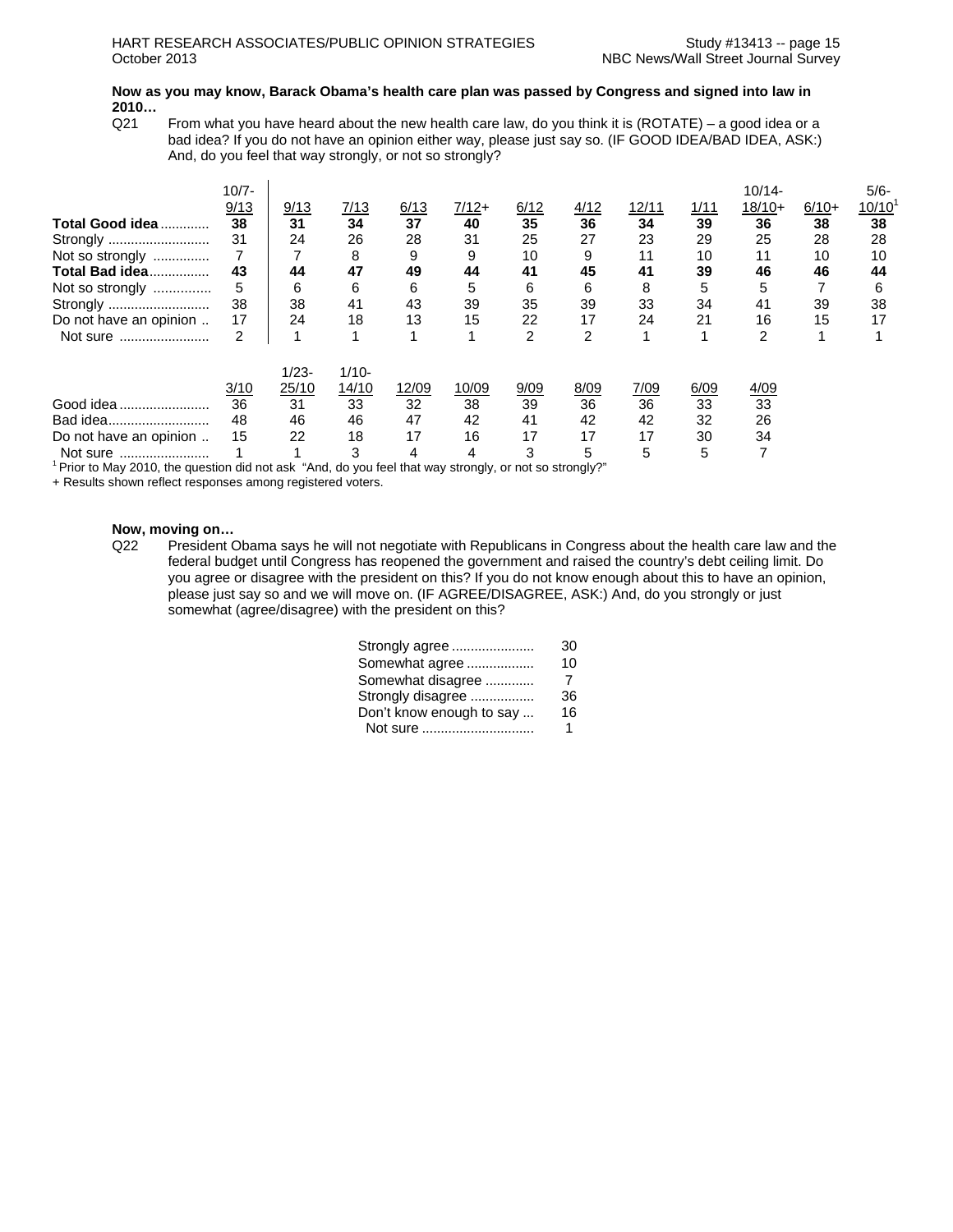### **And, switching topics slightly…**

Q23a/b Thinking again about the new health care law, would you favor or oppose totally eliminating federal funding for the new health care law? (IF "FAVOR", ASK:) Would you favor totally eliminating federal funding for the health care law, even if this meant continuing a partial shutdown of the federal government?

| Favor                                               |    |
|-----------------------------------------------------|----|
| Even if it means continuing the government shutdown | 23 |
| Not if it means continuing the government shutdown  | 13 |
|                                                     | 3  |
|                                                     | 50 |
|                                                     | 11 |

### **CNBC – September 2013** Thinking again about the new health care law, would you favor or oppose totally eliminating federal funding for the new health care law? (IF "FAVOR," ASK:) Would you favor totally eliminating federal funding for the health care law, even if this meant **shutting down the federal government and having the government default on its debts**? **Favor 38**  Even if it means government shut-down and default............ 19 Not if it means government shut-down and default .............. 15 Not sure ............................................................................... 4 Oppose .................................................................................. 44 Not sure .............................................................................. 18

### **Now I am going to ask you a few questions for statistical purposes only.**

QF1a Are you currently registered to vote [LANDLINE: at this address; CELL: in (state from Q1x)]?

| 86. |
|-----|
|     |
|     |

QF1b/c A lot of people are unable to get out and vote for many reasons. Did you happen to vote in last November's election for president? (IF "YES," ASK:) For whom did you vote-Barack Obama, Mitt Romney, or someone else?+

### **Yes, Voted**

| Voted for Barack Obama                                     | 44 |
|------------------------------------------------------------|----|
|                                                            | 35 |
|                                                            | 6  |
|                                                            | 5  |
|                                                            | 10 |
|                                                            |    |
| + Results shown reflect responses among registered voters. |    |

QF2 What is the last grade that you completed in school? (DO NOT READ CHOICES.)

|                                             | 5  |
|---------------------------------------------|----|
|                                             | 24 |
|                                             | 15 |
|                                             | 3  |
|                                             | 11 |
| 4-year college/bachelor's degree            | 24 |
| Some postgraduate work, no degree           | 2  |
| 2-3 years postgraduate work/master's degree | 11 |
|                                             | 5  |
|                                             |    |